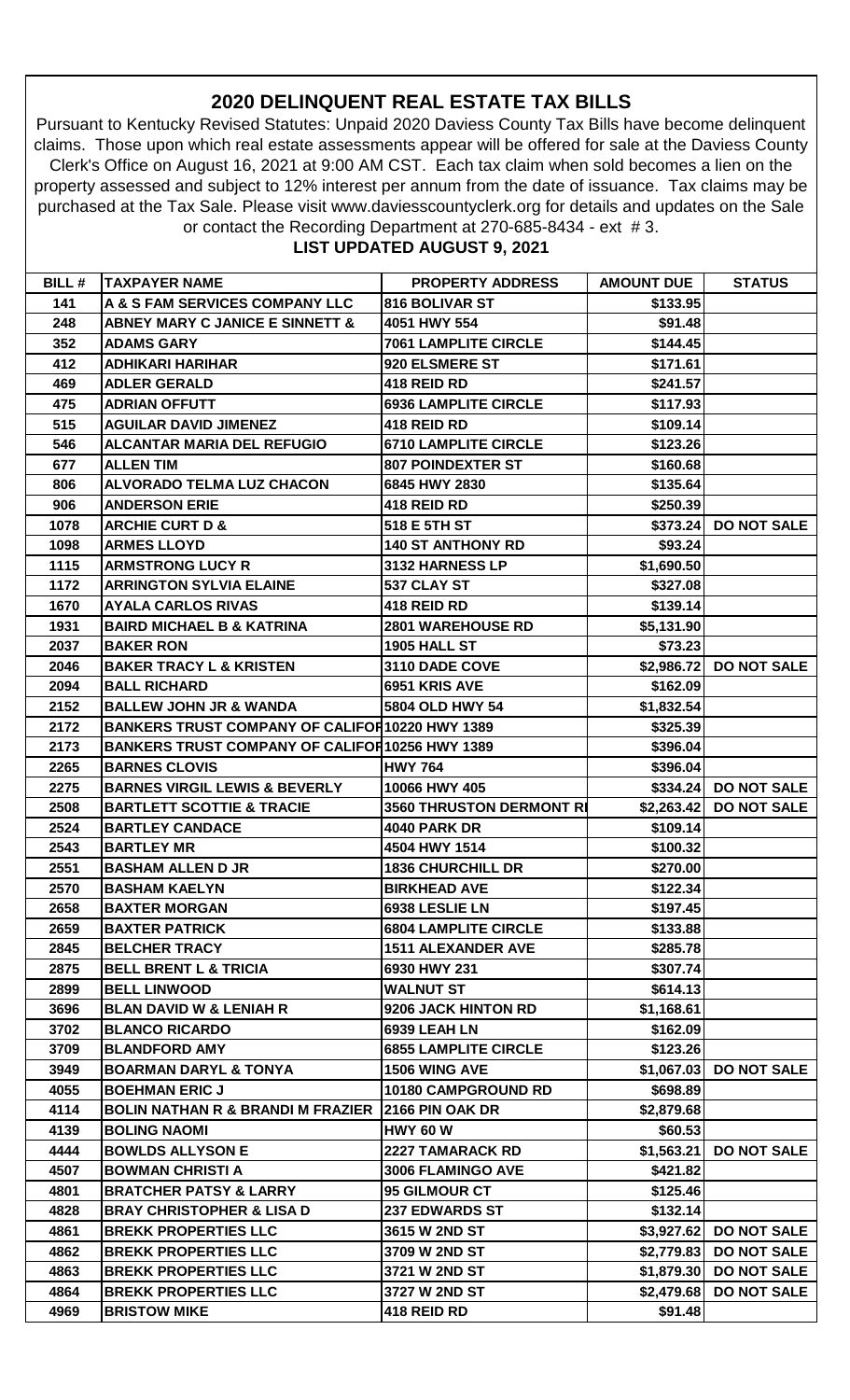| 5061         | <b>BROWN ANNIE G</b>                                                | 2715 W 6TH ST                 |                      | \$412.09 DO NOT SALE   |
|--------------|---------------------------------------------------------------------|-------------------------------|----------------------|------------------------|
| 5454         | <b>BRYANT MICHAEL &amp; TIM LONG</b>                                | 727 STONE ST                  | \$378.71             |                        |
| 5545         | <b>BUCKNER RAFE</b>                                                 | 814 W 7TH ST                  | \$79.33              |                        |
| 5546         | <b>BUCKNER RAFE A</b>                                               | <b>728 SYCAMORE ST</b>        | \$261.49             |                        |
| 5659         | <b>BURCHAM KEVIN &amp; KAREN ENGLISH</b>                            | 906 E 19TH ST                 | \$410.12             |                        |
| 5688         | <b>BURDEN NORMA JEAN</b>                                            | 1107 HALL ST                  | \$103.61             |                        |
| 5706         | <b>BURDEN WILLIAM G &amp; MELINDA REECE   7810 HWY 81</b>           |                               | \$285.71             |                        |
| 6106         | C H C 2735 CALUMET TRACE OWENSBOI 2735 CALUMET TRACE                |                               | \$10,101.87          |                        |
| 6598         | <b>CAMPBELL SCOTT &amp; AMANDA KIRSCH</b>                           | 1537 E 20TH ST                | \$150.36             |                        |
| 6672         | <b>CAPPS DURBIN CRYSTAL</b>                                         | 520 FOUST AVE                 | \$173.42             |                        |
| 6675         | <b>CAPPS JOHNNY SR</b>                                              | 516 FOUST AVE                 | \$259.08             |                        |
| 6712         | <b>CARDEN SHARON GAYLE</b>                                          | 2012 W 7TH ST                 | \$148.56             |                        |
| 6913         | <b>CARRICO M V</b>                                                  | <b>GEORGE ST</b>              | \$91.46              |                        |
| 6957         | <b>CARSTON MANAGEMENT INC</b>                                       | 1621 W 9TH ST                 | \$161.28             |                        |
| 7057         | <b>CASE DRILLING CO</b>                                             | <b>10850 MCCAMISH RD</b>      | \$158.26             |                        |
| 7072         | <b>CASE STEVEN A &amp; LISA R</b>                                   | 10725 MCCAMISH RD             | \$5,207.20           |                        |
| 7073         | <b>CASE STEVEN A &amp; LISA R</b>                                   | <b>10725 MCCAMISH RD</b>      | \$585.90             |                        |
| 7210         | <b>CASTRO EVANGELINA</b>                                            | 819 CEDAR ST                  | \$212.91             |                        |
| 7211         | <b>CASTROS MARIA</b>                                                | 418 REID RD                   | \$255.71             |                        |
| 7263         | <b>CAVENDER SCOTT A LIFE ESTATE</b>                                 | <b>721 CAROL STREAM</b>       |                      |                        |
|              | <b>CHAPPELL MARCUS &amp; AMANDA</b>                                 | <b>1700 LEITCHFIELD RD</b>    | \$1,554.38           |                        |
| 7620<br>7664 | <b>CHENAULT JOYCE</b>                                               | 9891 HULSEY LP                | \$307.66<br>\$131.15 |                        |
|              | <b>CHURCH JUDY A</b>                                                | <b>625 MAPLE HEIGHTS</b>      |                      | <b>DO NOT SALE</b>     |
| 7791         |                                                                     |                               | \$268.06             |                        |
| 8115         | <b>CLARK RAY M</b>                                                  | <b>1511 CENTER ST</b>         | \$252.40             |                        |
| 8127         | <b>CLARK ROBERT M &amp; LINDA A</b>                                 | 2927 YOSEMITE DR              | \$830.41             | <b>DO NOT SALE</b>     |
| 8220         | <b>CLAY GEORGE S</b>                                                | <b>CURDSVILLE DELAWARE RD</b> | \$60.53              |                        |
| 8336         | <b>CLOUSE DAVID</b>                                                 | <b>2409 CRAVENS AVE</b>       | \$112.72             |                        |
| 8338         | <b>CLOUSE DAVID L</b>                                               | 1027 WESTERN CT               | \$94.49              |                        |
| 8339         | <b>CLOUSE DAVID L</b>                                               | 1028 WESTERN CT               | \$133.95             |                        |
| 8340         | <b>CLOUSE DAVID L &amp; VIRGINIA</b>                                | <b>CLEVELAND RD</b>           | \$248.97             |                        |
| 8370         | <b>CLOUSE ROY GENE</b>                                              | <b>2427 CRAVENS AVE</b>       | \$304.01             |                        |
| 8467         | <b>COLBURN ANGELICA</b>                                             | 907 W 13TH ST                 | \$301.56             |                        |
| 8468         | <b>COLBURN ANGELICA</b>                                             | 9365 STANLEY BIRK CITY RD     | \$444.64             |                        |
| 8523         | <b>COLEMAN MARSHALL Q &amp; FAITH A</b>                             | <b>3888 SPRINGTREE DR</b>     | \$1,105.88           |                        |
| 8631         | <b>COMMONWEALTH VENTURES INC</b>                                    | 616 TIME DR                   | \$2,779.83           |                        |
| 8697         | <b>CONKRIGHT COREY &amp; HOLLY</b>                                  | 9318 HWY 56                   | \$572.62             |                        |
| 8866         | <b>COOK SHERRI</b>                                                  | 820 DANBERRY ST               | \$1,843.98           |                        |
| 9106         | <b>COOPER RAY</b>                                                   | 12171 FLORAL RD               | \$112.66             |                        |
| 9112         | <b>COOPER WILLIAM J</b>                                             | <b>2200 MCCONNELL AVE</b>     | \$127.90             |                        |
| 9512         | <b>CRABTREE LEWIS W</b>                                             | 814 GEORGE ST                 | \$267.57             |                        |
| 9707         | <b>CRIDER KENNETH Z</b>                                             | 1166 WAYSIDE DR W             | \$1,296.59           |                        |
| 9753         | <b>CRITE CLARA LOUISE</b>                                           | 1019 JACKSON ST               | \$91.46              |                        |
| 9759         | <b>CROFT KEN B</b>                                                  | 2523 BROWNS VALLEY RED H      | \$2,178.86           |                        |
| 9780         | <b>CROSS KEITH</b>                                                  | 6756 LESLIE LN                | \$135.64             |                        |
| 9792         | <b>CROWDER MARK H III</b>                                           | 1026 PLEASURE PT E            | \$109.96             |                        |
| 9832         | <b>CROWE KENNETH &amp; SHEILA</b>                                   | 524 ELM ST                    | \$73.23              |                        |
| 9833         | <b>CROWE KENNETH E &amp; NIRAMONWAN</b>                             | <b>522 ELM ST</b>             | \$168.59             |                        |
| 9939         | <b>CRUZ RAYMOND</b>                                                 | 6983 LEAH LN                  | \$356.35             |                        |
| 10038        | <b>CUSTER PERCY L &amp; ANNA</b>                                    | <b>418 TAMPA DR</b>           | \$1,151.78           |                        |
| 10623        | <b>DAWSON VIOLET N &amp; JOHNNY DAWSON 7431 GRIFFITH STATION RD</b> |                               | \$175.28             |                        |
| 10878        | <b>DEJARNETTE VIVIAN</b>                                            | <b>1502 TRIPLETT ST</b>       | \$652.00             |                        |
| 11255        | <b>DOCKEMEYER CHAD O &amp; ANGELA K</b>                             | 222 HUBERT CT                 |                      | \$1,616.54 DO NOT SALE |
| 11389        | <b>DOUGHTY SUMMER</b>                                               | 2935 GREENHILL DR             | \$716.95             |                        |
| 11757        | <b>DURBIN EW</b>                                                    | 9330 HWY 81                   | \$541.74             | <b>DO NOT SALE</b>     |
| 11775        | <b>DURBIN SHERRY M</b>                                              | 113 RIVER RD                  | \$194.70             |                        |
| 12452        | <b>ELMER STACY MCINTIRE</b>                                         | 1915 E 17TH ST                | \$73.83              |                        |
| 12607        | <b>ENGLE NELSON</b>                                                 | 1105 OGLESBY ST               | \$137.60             |                        |
| 12608        | <b>ENGLE NELSON</b>                                                 | 1107 OGLESBY ST               | \$137.60             |                        |
| 12609        | <b>ENGLE NELSON E</b>                                               | 815 STONE ST                  | \$300.38             |                        |
| 12610        | <b>ENGLE NELSON E</b>                                               | 2417 W 9TH ST                 | \$277.87             |                        |
| 12611        | <b>ENGLE NELSON E</b>                                               | 706 OMEGA ST                  | \$209.26             |                        |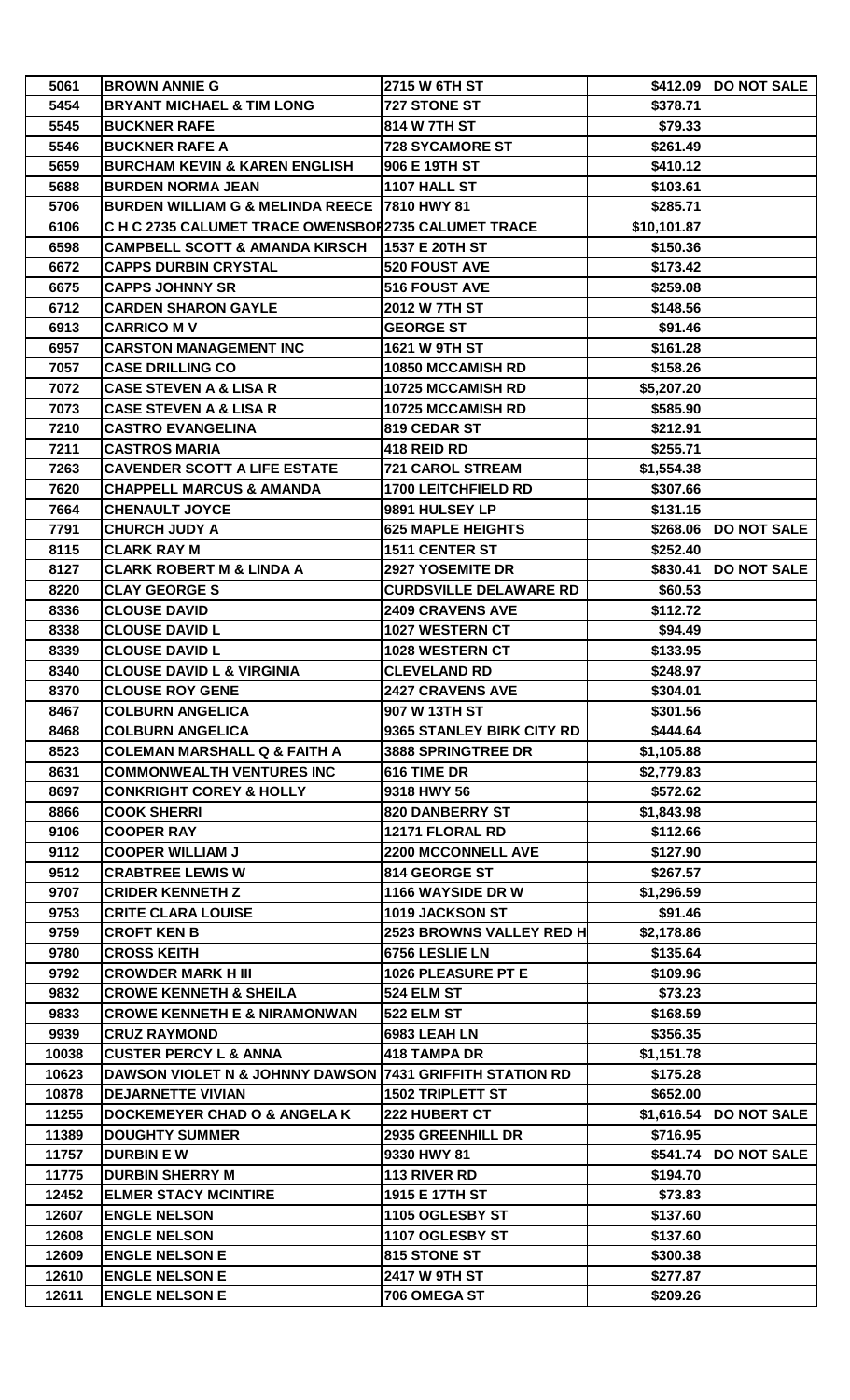| 12612          | <b>ENGLE NELSON E</b>                       | 2500 W 7TH ST                                   | \$203.82             |                    |
|----------------|---------------------------------------------|-------------------------------------------------|----------------------|--------------------|
| 12613          | <b>ENGLE NELSON E</b>                       | 2301 W 8TH ST                                   | \$120.60             |                    |
| 12659          | <b>EPLEY JORDAN</b>                         | 418 REID RD                                     | \$103.84             |                    |
| 12717          | <b>ESPINOBARRIOS SEBASTIAN</b>              | 6759 LESLIE LN                                  | \$215.09             |                    |
| 12794          | <b>ETIENNE CHRISTAL</b>                     | 429 W 9TH ST                                    | \$510.47             |                    |
| 13005          | <b>EXLINE BETH S &amp; MICHAEL GOULD</b>    | 732 LOCUST ST                                   | \$103.61             |                    |
| 13006          | <b>EXLINE BETH S &amp; MICHAEL GOULD</b>    | 800 LOCUST ST                                   | \$103.61             |                    |
| 13021          | <b>EYLICIO CHUEY &amp; KAREN</b>            | 418 REID RD                                     | \$444.64             |                    |
| 13022          | <b>EYLICIO JESSICA</b>                      | 418 REID RD                                     | \$135.64             |                    |
| 13102          | <b>FALIN JOHN KEVIN</b>                     | 418 REID RD                                     | \$146.20             |                    |
| 13248          | <b>FELDPAUSCH ROGER</b>                     | 6949 LESLIE LN                                  | \$91.48              |                    |
| 13293          | <b>FERGUSON CARA</b>                        | 418 REID RD                                     | \$100.32             |                    |
| 13402          | <b>FINCHER TONY A JR</b>                    | 3030 HWY 81                                     | \$135.64             |                    |
| 13782          | <b>FORBES CHRISTOPHER</b>                   | 418 REID RD                                     | \$109.14             |                    |
| 14022          | <b>FRANCIS MITCHELL E &amp; STEPHANIE L</b> | 2123 SURREY DR W                                | \$662.66             |                    |
| 14074          | <b>FRANTZ KENNETH W</b>                     | <b>644 CARTER RD</b>                            | \$605.21             |                    |
| 14084          | <b>FRASHURE VERNON L</b>                    | 4046 HWY 554                                    | \$96.77              |                    |
| 14105          | <b>FRECHETTE PHILIP R</b>                   | 9607 MCCAMISH RD                                | \$635.35             |                    |
| 14106          | <b>FRECHETTE PHILIP R</b>                   | 9599 MCCAMISH RD                                | \$396.04             |                    |
| 14539          | <b>G E B INVESTMENTS LLC</b>                | 3118 WANDERING LN                               | \$1,545.55           |                    |
| 14743          | <b>GARCIA FRANCISCO</b>                     | <b>6733 LAMPLITE CIRCLE</b>                     | \$126.78             |                    |
| 14773          | <b>GARDNER ERNEST A &amp; ANNA MARY</b>     | 8316 JOE HAYNES RD                              | \$1,362.84           | <b>DO NOT SALE</b> |
| 14806          | <b>GARRETT KEVIN &amp; KARRON</b>           | <b>2049 YELVINGTON KNOTTSVII</b>                | \$453.48             |                    |
| 15046          | <b>GIBSON WILLIAM K &amp; KENDALL L M</b>   | 418 REID RD                                     | \$162.09             |                    |
| 15195          | <b>GIPE ROBERT F</b>                        | 1855 ASPENWOOD CT                               | \$73.23              |                    |
| 15221          | <b>GIRTEN TERRIL</b>                        | 2417 W 2ND ST                                   |                      |                    |
|                | <b>GLASSCOCK JAMES L &amp; LINDA L</b>      | 10909 RED HILL MAXWELL RD                       | \$248.20<br>\$440.19 | <b>DO NOT SALE</b> |
| 15281          |                                             |                                                 |                      |                    |
| 15282          | <b>GLASSCOCK JAMES L &amp; LINDA L</b>      | 10863 RED HILL MAXWELL RD                       | \$700.68             |                    |
| 15414<br>15596 | <b>GOATEE ROBERT A &amp; DIANA H</b>        | <b>1681 GLENDALE AVE</b><br><b>4040 PARK DR</b> | \$77.48              |                    |
|                | <b>GOMEZ EVANDE</b>                         |                                                 | \$144.45             |                    |
| 15684          | <b>GOODMAN LOLA B</b>                       | <b>1505 ALEXANDER AVE</b>                       | \$103.61             |                    |
| 15685          | <b>GOODMAN LOLA B</b>                       | <b>1507 ALEXANDER AVE</b>                       | \$79.33              |                    |
| 16013          | <b>GRAY STEPHANIE</b>                       | 5657 OLD STATE RD                               | \$195.68             |                    |
| 16149          | <b>GREATHOUSE DIANE M</b>                   | <b>1212 INDEPENDENCE AVE</b>                    | \$308.24             |                    |
| 16150          | <b>GREATHOUSE DIANE M</b>                   | <b>4430 POPLAR LOG BRIDGE RD</b>                | \$679.51             |                    |
| 16151          | <b>GREATHOUSE DIANE M</b>                   | <b>4410 POPLAR LOG BRIDGE RD</b>                | \$449.01             |                    |
| 16152          | <b>GREATHOUSE DIANE M</b>                   | <b>4420 POPLAR LOG BRIDGE RD</b>                | \$449.01             |                    |
| 16155          | <b>GREATHOUSE RICHARD L JR</b>              | 2018 KEENLAND PKWY                              | \$294.53             |                    |
| 16177          | <b>GREEN FRANCHESTERA</b>                   | 815 W 7TH ST                                    | \$73.23              |                    |
| 16239          | <b>GREEN WILLIE JR &amp; PATSY</b>          | 603 POPLAR ST                                   | \$91.46              |                    |
| 16433          | <b>GRIFFITH JUSTIN W</b>                    | <b>224 CRABTREE AVE</b>                         | \$257.25             |                    |
| 16547          | <b>GULLET WILLIAM</b>                       | 6979 KRIS AVE                                   | \$232.75             |                    |
| 16577          | <b>GURRION KAREN VIRGINIA</b>               | <b>6905 LAMPLITE CIRCLE</b>                     | \$142.73             |                    |
| 16580          | <b>GUTHRIE</b>                              | 11909 HWY 144                                   | \$109.14             |                    |
| 16584          | <b>GUTIERREZ HUMBERTO</b>                   | 6922 LESLIE LN                                  | \$126.78             |                    |
| 16657          | <b>HAAS ELLEN</b>                           | 2225 W 9TH ST                                   | \$91.46              |                    |
| 16677          | <b>HADDOCK NICHOLAS L JR</b>                | 418 REID RD                                     | \$103.84             |                    |
| 16765          | <b>HAGAN JOSEPH G &amp; SHEILA K</b>        | <b>156 HUMMINGBIRD LP E</b>                     | \$1,162.41           | <b>DO NOT SALE</b> |
| 16904          | <b>HAIMES BARRY C &amp;</b>                 | <b>10926 GORE RD</b>                            | \$720.54             |                    |
| 16958          | <b>HALE JAMES M</b>                         | 925 CONWAY AVE                                  | \$189.85             |                    |
| 17048          | <b>HALL JASON &amp; RACHELLE WEDDING</b>    | 418 REID RD                                     | \$144.45             |                    |
| 17126          | <b>HALL TAMIKA</b>                          | <b>6730 LAMPLITE CIRCLE</b>                     | \$126.78             |                    |
| 17179          | <b>HAMILL ELIZABETH R &amp; MARY C</b>      | 2407 PARDON AVE                                 | \$399.95             |                    |
| 17234          | <b>HAMILTON DARRELL &amp; ARTIE</b>         | 914 CONWAY AVE                                  | \$79.33              |                    |
| 17235          | <b>HAMILTON DARRELL &amp; ARTIE</b>         | 916 CONWAY AVE                                  | \$79.33              |                    |
| 17236          | <b>HAMILTON DARRELL &amp; ARTIE</b>         | 920 CONWAY AVE                                  | \$79.33              |                    |
| 17237          | <b>HAMILTON DARRELL &amp; ARTIE</b>         | 922 CONWAY AVE                                  | \$232.97             |                    |
| 17314          | <b>HAMILTON JOSEPH HENRY</b>                | PLEASANT RIDGE LN                               | \$307.74             |                    |
| 17327          | <b>HAMILTON LAURA &amp;</b>                 | 923 LOCUST ST                                   | \$266.97             |                    |
| 17330          | <b>HAMILTON LESLIE F</b>                    | <b>1424 ALEXANDER AVE</b>                       | \$249.35             |                    |
| 17440          | <b>HANCOCK AARON</b>                        | <b>6944 LAMPLITE CIRCLE</b>                     | \$268.06             |                    |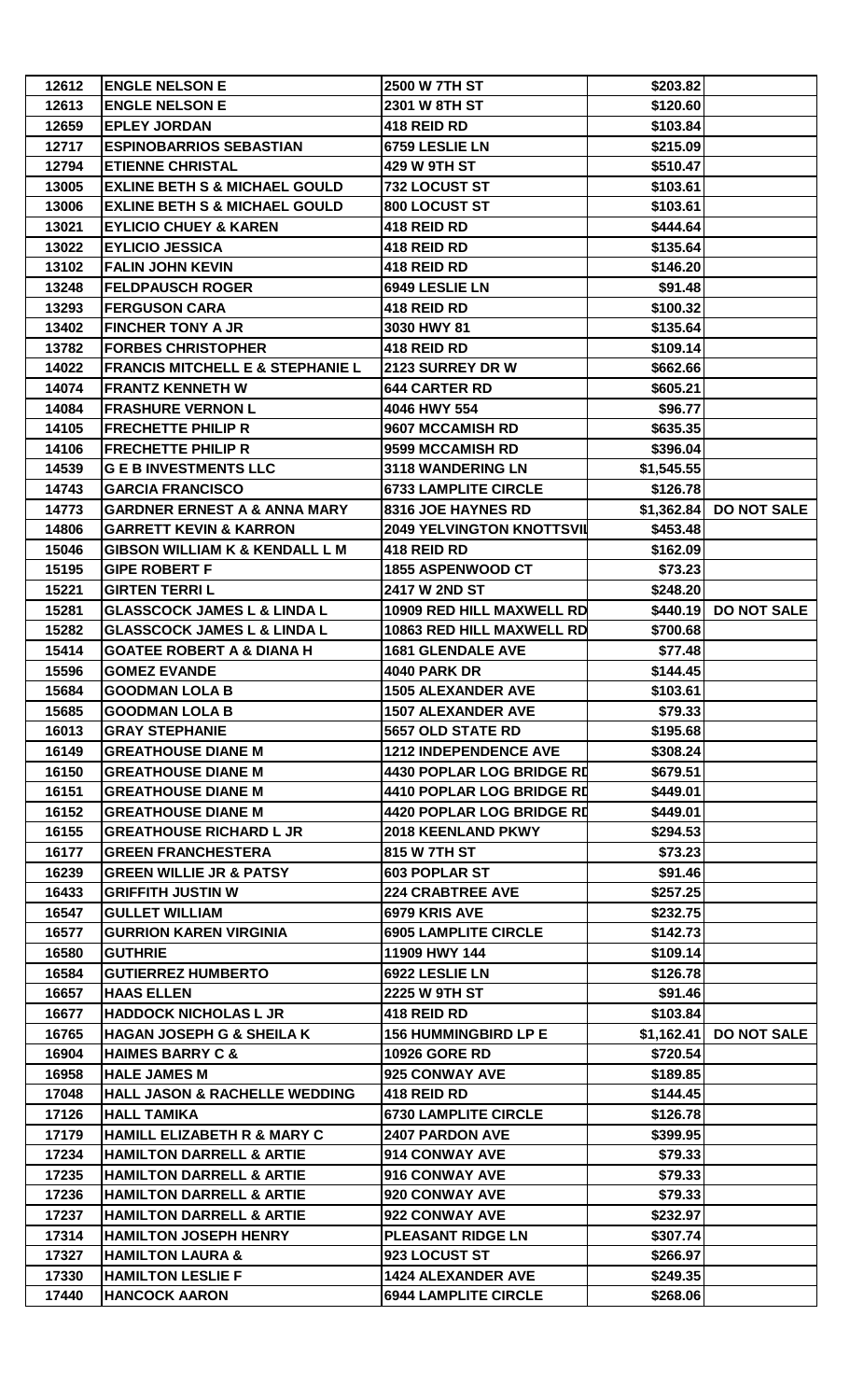| 17623 | <b>HARDIN TIMOTHY W &amp; EVON M</b>     | 313 LITTELL ST                | \$158.85   |                    |
|-------|------------------------------------------|-------------------------------|------------|--------------------|
| 17630 | <b>HARDISON ELIZABETH E</b>              | 1708 W 4TH ST                 | \$295.50   |                    |
| 17644 | <b>HARDY JACOB</b>                       | <b>6836 LAMPLITE CIRCLE</b>   | \$126.78   |                    |
| 17879 | <b>HARRIS SAMUEL E</b>                   | 630 WING AVE                  | \$73.23    |                    |
| 17886 | <b>HARRISON BILLY D &amp;</b>            | 1709 E 20TH ST                | \$245.72   |                    |
| 17945 | <b>HART RYAN</b>                         | <b>1301 MORELAND AVE</b>      | \$487.42   |                    |
| 18006 | <b>HATCHER BETHANY</b>                   | 709 E 21ST ST                 | \$501.97   |                    |
| 18168 | <b>HAWN JAMES D</b>                      | 3020 DAVIESS ST               | \$97.52    |                    |
| 18169 | <b>HAWS GLEN LEE JR</b>                  | <b>1661 GLENDALE AVE</b>      | \$225.06   |                    |
| 18501 | <b>HAYDEN TIMOTHY M II</b>               | 2019 KEENLAND PKWY            | \$324.56   |                    |
| 18640 | <b>HAYSE ANDREAS</b>                     | 2504 WINDSOR AVE              | \$820.21   |                    |
| 18667 | <b>HEAD BRIAN F</b>                      | 4170 HWY 554                  | \$1,055.59 |                    |
| 18668 | <b>HEAD BRIAN F</b>                      | <b>HWY 554</b>                | \$219.46   |                    |
| 18714 | <b>HEAD PATSY G</b>                      | 3507 BAYBROOK ST              | \$980.48   |                    |
| 18717 | <b>HEAD RHONDA</b>                       | <b>6875 LAMPLITE CIRCLE</b>   | \$179.76   |                    |
| 18737 | <b>HEADY LARRY &amp; SHARON</b>          | 8801 KINGFISHER LAKE RD       | \$2,681.89 | <b>DO NOT SALE</b> |
| 18797 | <b>HEDGES RICHARD &amp; DENNAE</b>       | 2207 W 1ST ST                 | \$361.09   |                    |
| 18861 | <b>HELM NATHAN S</b>                     | <b>6746 LAMPLITE CIRCLE</b>   | \$126.78   |                    |
| 18912 | <b>HENDERSON ELIZABETH RITA</b>          | <b>608 POINDEXTER ST</b>      | \$252.40   |                    |
| 19101 | <b>HERLEIN TIMOTHY</b>                   | <b>4040 PARK DR</b>           | \$232.75   |                    |
| 19111 | <b>HERN BRENDA LEE</b>                   | <b>2989 LOST LAKE COVE</b>    | \$5,324.58 |                    |
| 19211 | <b>HICKS FRANK &amp; DONNA</b>           | <b>1919 HUGHES AVE</b>        | \$321.63   |                    |
| 19466 | HILL KENNETH WAYNE & JULIE ANN           | 2024 W 5TH ST                 | \$267.57   |                    |
| 19514 | <b>HILLARD TIFFANY B</b>                 | 109 W 19TH ST                 | \$569.40   |                    |
| 19829 | <b>HOGLE WILLIAM</b>                     | <b>4040 PARK DR</b>           | \$112.66   |                    |
| 19830 | <b>HOGLE WILLIAM C JR &amp; SHEILA G</b> | <b>465 HARMONS FERRY RD W</b> |            |                    |
|       |                                          |                               | \$476.42   |                    |
| 19960 | <b>HOMETOWN COLONY ESTATES LLC</b>       | 5486 RED MILE LP              | \$104.65   |                    |
| 19970 | <b>HONEYCUTT MARGARET K</b>              | 109 HIGH ST                   | \$338.69   |                    |
| 20559 | <b>HOWARD RICKY</b>                      | 10921 HWY 144                 | \$206.27   |                    |
| 20690 | <b>HOWERTON JOHN III</b>                 | <b>2653 WISTERIA GARDENS</b>  | \$1,568.52 |                    |
| 20882 | <b>HUMPHREY ELBERT &amp; NANCY</b>       | <b>1625 HALL ST</b>           | \$67.16    |                    |
| 20883 | <b>HUMPHREY ELBERT W &amp; NANCY</b>     | 1629 HALL ST                  | \$67.16    |                    |
| 20992 | <b>HURM CHRISTOPHER D</b>                | 1533 E 20TH ST                | \$281.55   |                    |
| 21063 | <b>HUSKISSON RAYMOND L</b>               | <b>7335 LAMPLITE CIRCLE</b>   | \$338.69   |                    |
| 21081 | <b>HUTCHINS CHARLES M</b>                | 418 REID RD                   | \$126.78   |                    |
| 21307 | <b>IJAMES MICHAEL</b>                    | 703 STONE ST                  | \$340.44   |                    |
| 21881 | <b>JACKSON KENNETH S &amp; JILL S</b>    | 2200 VEACH RD                 | \$911.88   |                    |
| 21882 | <b>JACKSON KENNETH S &amp; JILL S</b>    | 2302 STRATFORD DR S           | \$2,502.66 |                    |
| 21888 | <b>JACKSON LAURA J</b>                   | 5840 MILLERS MILL RD          | \$373.99   |                    |
| 22125 | <b>JAMES RUBY H</b>                      | <b>2833 MCFARLAND AVE</b>     | \$274.18   |                    |
| 22126 | <b>JAMES RUBY H</b>                      | <b>2839 MCFARLAND AVE</b>     | \$1,540.25 |                    |
| 22189 | <b>JARBOE ROBERT M</b>                   | 8880 SACRA DR                 | \$252.14   |                    |
| 22197 | <b>JARNAGIN BILL</b>                     | <b>2625 LANCASTER AVE</b>     | \$94.49    |                    |
| 22381 | <b>JIMENEZ MEJIA JOSE V</b>              | 6859 POND RIVER RD            | \$734.24   |                    |
| 22490 | <b>JOHNSON DOLORES JANE</b>              | 3518 FENMORE ST               | \$664.43   |                    |
| 22642 | <b>JOHNSON LISA</b>                      | 305 LEGION BLVD W             | \$498.34   |                    |
| 22786 | <b>JOHNSON URIAH</b>                     | <b>6828 THOMA DR</b>          | \$170.96   |                    |
| 23093 | <b>JONES SANDRA</b>                      | 1209 HWY 279 N                | \$91.48    |                    |
| 23163 | <b>JUAN IRMA</b>                         | 6962 LESLIE LN                | \$104.70   |                    |
| 23164 | <b>JUAREZ ANDRES M</b>                   | 418 REID RD                   | \$135.64   |                    |
| 23165 | <b>JUAREZ LARA SAMANTHA</b>              | <b>6917 LAMPLITE CIRCLE</b>   | \$197.45   |                    |
| 23248 | K E B REAL ESTATE HOLDINGS LLC           | 2300 FREDERICA ST             | \$3,007.06 |                    |
| 23362 | <b>KAMUF KYLE</b>                        | 3040 RUSSELL RD               | \$299.51   |                    |
| 23363 | <b>KAMUF KYLE</b>                        | 3030 RUSSELL RD               | \$113.49   |                    |
| 23707 | <b>KELLY WILLIAM</b>                     | 4960 POPLAR LOG BRIDGE RD     | \$190.36   |                    |
| 23759 | <b>KENNEDY TAMMY</b>                     | 807 GEORGE ST                 | \$194.70   |                    |
| 23858 | <b>KESSENGER BAIRIE A</b>                | 418 REID RD                   | \$303.37   |                    |
| 23903 | <b>KEYAKRINA LLC</b>                     | 1407 WING AVE                 | \$837.49   |                    |
| 23948 | <b>KIMBLEY TIMOTHY</b>                   | 6708 LESLIE LN                | \$193.90   |                    |
| 23949 | <b>KIMBLEY TONY</b>                      | 6961 JAMIE LN                 | \$126.78   |                    |
| 24075 | <b>KINNEY BRAD</b>                       | 1424 WING AVE                 | \$1,067.03 |                    |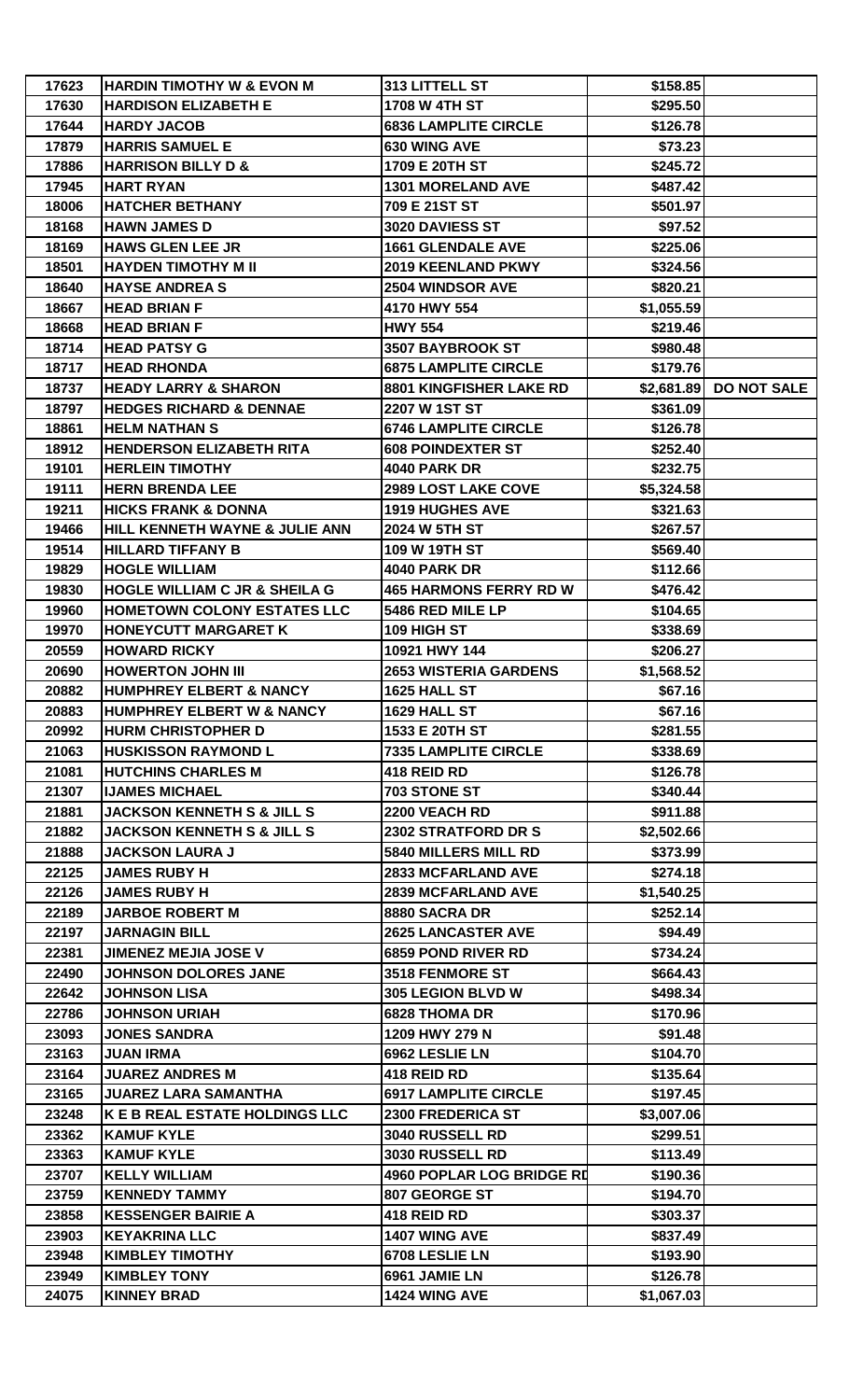| 24200<br><b>6769 LAMPLITE CIRCLE</b><br>\$100.32<br><b>KITTERMAN SANDRA</b><br>24326<br><b>KNOTT JAMES L &amp; BRENDA M</b><br>7631 STEVENS SCHOOL RD<br>\$1,567.66<br>24404<br><b>KNUTSON ELIZABETH</b><br>6556 HWY 231<br>\$232.75<br>24435<br>KOLLER DEBORAH ROBIN KOLLER &<br><b>WINDY HOLLOW RD</b><br>\$370.76<br>24542<br><b>KREISLE WALLACE K</b><br><b>424 HATHAWAY ST</b><br>\$79.33<br>24722<br>L C M RENTAL PROPERTIES LLC<br>3802 LEGACY RUN<br>\$12,827.23<br>\$911.64<br>25547<br><b>LEE GREGORY &amp; SHIRLEY LEE</b><br>1909 E 10TH ST<br>25689<br><b>LEMASTER KATHRYN &amp;</b><br>2669 VICTORY CT E<br>\$330.13<br>25786<br><b>LEWIS KAREN</b><br><b>6835 LAMPLITE CIRCLE</b><br>\$100.32<br>25942<br><b>LINDSEY HERMAN E</b><br>904 ELSMERE ST<br>\$73.23<br>25948<br><b>LINDSEY KARL</b><br><b>1907 ALEXANDER AVE</b><br>\$97.52<br>25973<br><b>LING ANTHONY WAYNE</b><br>2033 ARLINGTON PK DR<br>\$418.17<br><b>LING ROBERT LEO</b><br>2034 W 10TH ST<br>\$73.23<br>25981<br>26050<br><b>LLOYD VENITA</b><br>418 REID RD<br>\$153.27<br>26114<br><b>LOGSDON JEFFREY</b><br>1529 W 2ND ST<br>\$125.48<br><b>LORD TRACY</b><br>418 REID RD<br>\$280.40<br>26195<br>26232<br>LOVE FRANK E & MARGARET L<br>2215 HWY 144<br>\$735.06<br>3316 OLD MILL LN<br>26239<br><b>LOVE MARILYNN R &amp; TODD</b><br>\$2,319.90<br>\$936.08 DO NOT SALE<br>26254<br><b>LOWE CHRISTINE THOMAS</b><br><b>2020 YORK DR</b><br><b>LYNCH RONALD E &amp; TAMMY M</b><br>801 E 21ST ST<br>\$270.00<br>26402<br>26441<br><b>LYONS TROY</b><br>6977 LESLIE LN<br>\$215.09<br>26641<br><b>MAERTZ SUSAN MARIE</b><br>807 E 21ST ST<br>\$201.34<br>27090<br><b>MARTIN JOHN W II &amp;</b><br>1718 BLUFF AVE<br>\$286.37<br>27316<br><b>MATEO FRANSICO</b><br>6955 KRIS AVE<br>\$117.93<br><b>MATTINGLY WILLIAM COLE</b><br><b>1382 STINNETT RD</b><br>\$356.35<br>27609<br>27901<br><b>MCCAMPBELL WILL</b><br>6873 LESLIE LN<br>\$179.76<br><b>MCCLAIN CATHERINE</b><br>28027<br>6924 LEAH LN<br>\$126.78<br>28093<br><b>MCCORMICK MICHAEL</b><br>6556 HWY 231<br>\$188.58<br>28200<br><b>MCDANIEL LARRY B &amp; BRENDA</b><br>8679 JACK HINTON RD<br>\$446.41<br>28316<br><b>MCFADDEN ERIC L</b><br>\$3,997.42 DO NOT SALE<br><b>171 BOOTH FIELD RD</b><br><b>MCFADDEN NICK</b><br>28323<br><b>1207 INDEPENDENCE AVE</b><br>\$206.84<br>28339<br><b>MCFARLAND GREGORY WAYNE</b><br>\$1,010.53<br>918 DEER HAVEN DR<br>\$221.42<br>28699<br><b>MEADOR SAMUEL A</b><br>1026 JACKSON ST<br>28781<br><b>MEISSNER WILLIAM</b><br><b>1706 ALEXANDER AVE</b><br>\$231.15<br>28855<br><b>MERCER CASEY W</b><br>6303 HWY 762<br>\$131.15<br>28888<br><b>MEREDITH DEBBIE</b><br>231 CHESTNUT GROVE RD N<br>\$5,212.28<br><b>MESERVE CRYSTAL</b><br>418 REID RD<br>\$96.77<br>28970<br>29041<br><b>MICHIE STANLEY</b><br><b>4040 PARK DR</b><br>\$91.48<br>29155<br><b>MILES VICKI L</b><br>3212 PLEASANT VALLEY RD<br>\$2,602.43<br><b>MILLAY GREGORY ALLEN</b><br>1590 FOGLE RD<br>\$506.43<br>29198<br>29227<br><b>MILLAY MARTIN</b><br>6776 LESLIE LN<br>\$206.27<br>29297<br><b>MILLER CHARLES S</b><br>426 E 20TH ST<br>\$176.49<br><b>MILLER MARIA ELAINE</b><br>418 REID RD<br>\$209.78<br>29401<br>29949<br><b>MOODY JOYCE G</b><br><b>1911 ALEXANDER AVE</b><br>\$322.22<br>30084<br><b>MOORMAN SALLYE F</b><br>2519 W 8TH ST<br>\$352.00<br>30097<br><b>MORBURGER BROTHERS ESTATE</b><br><b>JACKSON RD N</b><br>\$396.04<br>30277<br><b>MORRIS RICKY D</b><br>736 CEDAR ST<br>\$219.59<br>30807<br><b>MYERS JACK ENTERPRISES INC</b><br>521 PARRISH AVE E<br>\$342.25<br><b>MYERS KURT</b><br>7184 HWY 762<br>30813<br>\$764.25<br>31163<br><b>NEWCOM DARLENE K</b><br>715 GLENN CT<br>\$1,140.36<br>31216<br><b>NEWTON CHARLES</b><br>2710 W 4TH ST<br>\$337.43<br>7416 FRENCH ISLAND RD<br>31298<br><b>NICOLAS WILLIAM C &amp; ANGELA D</b><br>\$259.22<br>31342<br><b>NOBLE MICHAEL G &amp; CHRISTINA D</b><br><b>367 CHESTNUT GROVE RD N</b><br>\$1,011.44<br>31841<br>OHIO VALLEY MOTOR SALES LLC<br>3926 HWY 144<br>\$2,754.50<br><b>DO NOT SALE</b><br>32010<br><b>OOST MATTHEW J</b><br>3018 YOSEMITE DR<br>\$1,508.49<br>32011<br><b>OOST MICHAEL D</b><br>2749 W 9TH ST<br>\$562.09<br><b>OSTEEN SONNY JOE</b><br>\$1,811.37<br>32139<br>11348 HWY 431<br>32226<br><b>OWENS JOANNA M</b><br>5516 MILLERS MILL RD<br>\$453.48<br>32606<br><b>PALMER RONALD &amp; STACEY</b><br>1627 PAYNE AVE<br>\$91.46<br>32715<br><b>PARKS MARK E &amp; DAWN</b><br><b>2011 LANCASTER AVE</b><br>\$395.10 | 24085 | <b>KINNSER NATHAN</b> | <b>7021 LAMPLITE CIRCLE</b> | \$126.78 |  |
|--------------------------------------------------------------------------------------------------------------------------------------------------------------------------------------------------------------------------------------------------------------------------------------------------------------------------------------------------------------------------------------------------------------------------------------------------------------------------------------------------------------------------------------------------------------------------------------------------------------------------------------------------------------------------------------------------------------------------------------------------------------------------------------------------------------------------------------------------------------------------------------------------------------------------------------------------------------------------------------------------------------------------------------------------------------------------------------------------------------------------------------------------------------------------------------------------------------------------------------------------------------------------------------------------------------------------------------------------------------------------------------------------------------------------------------------------------------------------------------------------------------------------------------------------------------------------------------------------------------------------------------------------------------------------------------------------------------------------------------------------------------------------------------------------------------------------------------------------------------------------------------------------------------------------------------------------------------------------------------------------------------------------------------------------------------------------------------------------------------------------------------------------------------------------------------------------------------------------------------------------------------------------------------------------------------------------------------------------------------------------------------------------------------------------------------------------------------------------------------------------------------------------------------------------------------------------------------------------------------------------------------------------------------------------------------------------------------------------------------------------------------------------------------------------------------------------------------------------------------------------------------------------------------------------------------------------------------------------------------------------------------------------------------------------------------------------------------------------------------------------------------------------------------------------------------------------------------------------------------------------------------------------------------------------------------------------------------------------------------------------------------------------------------------------------------------------------------------------------------------------------------------------------------------------------------------------------------------------------------------------------------------------------------------------------------------------------------------------------------------------------------------------------------------------------------------------------------------------------------------------------------------------------------------------------------------------------------------------------------------------------------------------------------------------------------------------------------------------------------------------------------------------------------------------------------------------------------------------------------------------------------------------------------------------------------------------------------------------------------------------------------------------------------------------------------------------------------------------------------------------|-------|-----------------------|-----------------------------|----------|--|
|                                                                                                                                                                                                                                                                                                                                                                                                                                                                                                                                                                                                                                                                                                                                                                                                                                                                                                                                                                                                                                                                                                                                                                                                                                                                                                                                                                                                                                                                                                                                                                                                                                                                                                                                                                                                                                                                                                                                                                                                                                                                                                                                                                                                                                                                                                                                                                                                                                                                                                                                                                                                                                                                                                                                                                                                                                                                                                                                                                                                                                                                                                                                                                                                                                                                                                                                                                                                                                                                                                                                                                                                                                                                                                                                                                                                                                                                                                                                                                                                                                                                                                                                                                                                                                                                                                                                                                                                                                                                                                  |       |                       |                             |          |  |
|                                                                                                                                                                                                                                                                                                                                                                                                                                                                                                                                                                                                                                                                                                                                                                                                                                                                                                                                                                                                                                                                                                                                                                                                                                                                                                                                                                                                                                                                                                                                                                                                                                                                                                                                                                                                                                                                                                                                                                                                                                                                                                                                                                                                                                                                                                                                                                                                                                                                                                                                                                                                                                                                                                                                                                                                                                                                                                                                                                                                                                                                                                                                                                                                                                                                                                                                                                                                                                                                                                                                                                                                                                                                                                                                                                                                                                                                                                                                                                                                                                                                                                                                                                                                                                                                                                                                                                                                                                                                                                  |       |                       |                             |          |  |
|                                                                                                                                                                                                                                                                                                                                                                                                                                                                                                                                                                                                                                                                                                                                                                                                                                                                                                                                                                                                                                                                                                                                                                                                                                                                                                                                                                                                                                                                                                                                                                                                                                                                                                                                                                                                                                                                                                                                                                                                                                                                                                                                                                                                                                                                                                                                                                                                                                                                                                                                                                                                                                                                                                                                                                                                                                                                                                                                                                                                                                                                                                                                                                                                                                                                                                                                                                                                                                                                                                                                                                                                                                                                                                                                                                                                                                                                                                                                                                                                                                                                                                                                                                                                                                                                                                                                                                                                                                                                                                  |       |                       |                             |          |  |
|                                                                                                                                                                                                                                                                                                                                                                                                                                                                                                                                                                                                                                                                                                                                                                                                                                                                                                                                                                                                                                                                                                                                                                                                                                                                                                                                                                                                                                                                                                                                                                                                                                                                                                                                                                                                                                                                                                                                                                                                                                                                                                                                                                                                                                                                                                                                                                                                                                                                                                                                                                                                                                                                                                                                                                                                                                                                                                                                                                                                                                                                                                                                                                                                                                                                                                                                                                                                                                                                                                                                                                                                                                                                                                                                                                                                                                                                                                                                                                                                                                                                                                                                                                                                                                                                                                                                                                                                                                                                                                  |       |                       |                             |          |  |
|                                                                                                                                                                                                                                                                                                                                                                                                                                                                                                                                                                                                                                                                                                                                                                                                                                                                                                                                                                                                                                                                                                                                                                                                                                                                                                                                                                                                                                                                                                                                                                                                                                                                                                                                                                                                                                                                                                                                                                                                                                                                                                                                                                                                                                                                                                                                                                                                                                                                                                                                                                                                                                                                                                                                                                                                                                                                                                                                                                                                                                                                                                                                                                                                                                                                                                                                                                                                                                                                                                                                                                                                                                                                                                                                                                                                                                                                                                                                                                                                                                                                                                                                                                                                                                                                                                                                                                                                                                                                                                  |       |                       |                             |          |  |
|                                                                                                                                                                                                                                                                                                                                                                                                                                                                                                                                                                                                                                                                                                                                                                                                                                                                                                                                                                                                                                                                                                                                                                                                                                                                                                                                                                                                                                                                                                                                                                                                                                                                                                                                                                                                                                                                                                                                                                                                                                                                                                                                                                                                                                                                                                                                                                                                                                                                                                                                                                                                                                                                                                                                                                                                                                                                                                                                                                                                                                                                                                                                                                                                                                                                                                                                                                                                                                                                                                                                                                                                                                                                                                                                                                                                                                                                                                                                                                                                                                                                                                                                                                                                                                                                                                                                                                                                                                                                                                  |       |                       |                             |          |  |
|                                                                                                                                                                                                                                                                                                                                                                                                                                                                                                                                                                                                                                                                                                                                                                                                                                                                                                                                                                                                                                                                                                                                                                                                                                                                                                                                                                                                                                                                                                                                                                                                                                                                                                                                                                                                                                                                                                                                                                                                                                                                                                                                                                                                                                                                                                                                                                                                                                                                                                                                                                                                                                                                                                                                                                                                                                                                                                                                                                                                                                                                                                                                                                                                                                                                                                                                                                                                                                                                                                                                                                                                                                                                                                                                                                                                                                                                                                                                                                                                                                                                                                                                                                                                                                                                                                                                                                                                                                                                                                  |       |                       |                             |          |  |
|                                                                                                                                                                                                                                                                                                                                                                                                                                                                                                                                                                                                                                                                                                                                                                                                                                                                                                                                                                                                                                                                                                                                                                                                                                                                                                                                                                                                                                                                                                                                                                                                                                                                                                                                                                                                                                                                                                                                                                                                                                                                                                                                                                                                                                                                                                                                                                                                                                                                                                                                                                                                                                                                                                                                                                                                                                                                                                                                                                                                                                                                                                                                                                                                                                                                                                                                                                                                                                                                                                                                                                                                                                                                                                                                                                                                                                                                                                                                                                                                                                                                                                                                                                                                                                                                                                                                                                                                                                                                                                  |       |                       |                             |          |  |
|                                                                                                                                                                                                                                                                                                                                                                                                                                                                                                                                                                                                                                                                                                                                                                                                                                                                                                                                                                                                                                                                                                                                                                                                                                                                                                                                                                                                                                                                                                                                                                                                                                                                                                                                                                                                                                                                                                                                                                                                                                                                                                                                                                                                                                                                                                                                                                                                                                                                                                                                                                                                                                                                                                                                                                                                                                                                                                                                                                                                                                                                                                                                                                                                                                                                                                                                                                                                                                                                                                                                                                                                                                                                                                                                                                                                                                                                                                                                                                                                                                                                                                                                                                                                                                                                                                                                                                                                                                                                                                  |       |                       |                             |          |  |
|                                                                                                                                                                                                                                                                                                                                                                                                                                                                                                                                                                                                                                                                                                                                                                                                                                                                                                                                                                                                                                                                                                                                                                                                                                                                                                                                                                                                                                                                                                                                                                                                                                                                                                                                                                                                                                                                                                                                                                                                                                                                                                                                                                                                                                                                                                                                                                                                                                                                                                                                                                                                                                                                                                                                                                                                                                                                                                                                                                                                                                                                                                                                                                                                                                                                                                                                                                                                                                                                                                                                                                                                                                                                                                                                                                                                                                                                                                                                                                                                                                                                                                                                                                                                                                                                                                                                                                                                                                                                                                  |       |                       |                             |          |  |
|                                                                                                                                                                                                                                                                                                                                                                                                                                                                                                                                                                                                                                                                                                                                                                                                                                                                                                                                                                                                                                                                                                                                                                                                                                                                                                                                                                                                                                                                                                                                                                                                                                                                                                                                                                                                                                                                                                                                                                                                                                                                                                                                                                                                                                                                                                                                                                                                                                                                                                                                                                                                                                                                                                                                                                                                                                                                                                                                                                                                                                                                                                                                                                                                                                                                                                                                                                                                                                                                                                                                                                                                                                                                                                                                                                                                                                                                                                                                                                                                                                                                                                                                                                                                                                                                                                                                                                                                                                                                                                  |       |                       |                             |          |  |
|                                                                                                                                                                                                                                                                                                                                                                                                                                                                                                                                                                                                                                                                                                                                                                                                                                                                                                                                                                                                                                                                                                                                                                                                                                                                                                                                                                                                                                                                                                                                                                                                                                                                                                                                                                                                                                                                                                                                                                                                                                                                                                                                                                                                                                                                                                                                                                                                                                                                                                                                                                                                                                                                                                                                                                                                                                                                                                                                                                                                                                                                                                                                                                                                                                                                                                                                                                                                                                                                                                                                                                                                                                                                                                                                                                                                                                                                                                                                                                                                                                                                                                                                                                                                                                                                                                                                                                                                                                                                                                  |       |                       |                             |          |  |
|                                                                                                                                                                                                                                                                                                                                                                                                                                                                                                                                                                                                                                                                                                                                                                                                                                                                                                                                                                                                                                                                                                                                                                                                                                                                                                                                                                                                                                                                                                                                                                                                                                                                                                                                                                                                                                                                                                                                                                                                                                                                                                                                                                                                                                                                                                                                                                                                                                                                                                                                                                                                                                                                                                                                                                                                                                                                                                                                                                                                                                                                                                                                                                                                                                                                                                                                                                                                                                                                                                                                                                                                                                                                                                                                                                                                                                                                                                                                                                                                                                                                                                                                                                                                                                                                                                                                                                                                                                                                                                  |       |                       |                             |          |  |
|                                                                                                                                                                                                                                                                                                                                                                                                                                                                                                                                                                                                                                                                                                                                                                                                                                                                                                                                                                                                                                                                                                                                                                                                                                                                                                                                                                                                                                                                                                                                                                                                                                                                                                                                                                                                                                                                                                                                                                                                                                                                                                                                                                                                                                                                                                                                                                                                                                                                                                                                                                                                                                                                                                                                                                                                                                                                                                                                                                                                                                                                                                                                                                                                                                                                                                                                                                                                                                                                                                                                                                                                                                                                                                                                                                                                                                                                                                                                                                                                                                                                                                                                                                                                                                                                                                                                                                                                                                                                                                  |       |                       |                             |          |  |
|                                                                                                                                                                                                                                                                                                                                                                                                                                                                                                                                                                                                                                                                                                                                                                                                                                                                                                                                                                                                                                                                                                                                                                                                                                                                                                                                                                                                                                                                                                                                                                                                                                                                                                                                                                                                                                                                                                                                                                                                                                                                                                                                                                                                                                                                                                                                                                                                                                                                                                                                                                                                                                                                                                                                                                                                                                                                                                                                                                                                                                                                                                                                                                                                                                                                                                                                                                                                                                                                                                                                                                                                                                                                                                                                                                                                                                                                                                                                                                                                                                                                                                                                                                                                                                                                                                                                                                                                                                                                                                  |       |                       |                             |          |  |
|                                                                                                                                                                                                                                                                                                                                                                                                                                                                                                                                                                                                                                                                                                                                                                                                                                                                                                                                                                                                                                                                                                                                                                                                                                                                                                                                                                                                                                                                                                                                                                                                                                                                                                                                                                                                                                                                                                                                                                                                                                                                                                                                                                                                                                                                                                                                                                                                                                                                                                                                                                                                                                                                                                                                                                                                                                                                                                                                                                                                                                                                                                                                                                                                                                                                                                                                                                                                                                                                                                                                                                                                                                                                                                                                                                                                                                                                                                                                                                                                                                                                                                                                                                                                                                                                                                                                                                                                                                                                                                  |       |                       |                             |          |  |
|                                                                                                                                                                                                                                                                                                                                                                                                                                                                                                                                                                                                                                                                                                                                                                                                                                                                                                                                                                                                                                                                                                                                                                                                                                                                                                                                                                                                                                                                                                                                                                                                                                                                                                                                                                                                                                                                                                                                                                                                                                                                                                                                                                                                                                                                                                                                                                                                                                                                                                                                                                                                                                                                                                                                                                                                                                                                                                                                                                                                                                                                                                                                                                                                                                                                                                                                                                                                                                                                                                                                                                                                                                                                                                                                                                                                                                                                                                                                                                                                                                                                                                                                                                                                                                                                                                                                                                                                                                                                                                  |       |                       |                             |          |  |
|                                                                                                                                                                                                                                                                                                                                                                                                                                                                                                                                                                                                                                                                                                                                                                                                                                                                                                                                                                                                                                                                                                                                                                                                                                                                                                                                                                                                                                                                                                                                                                                                                                                                                                                                                                                                                                                                                                                                                                                                                                                                                                                                                                                                                                                                                                                                                                                                                                                                                                                                                                                                                                                                                                                                                                                                                                                                                                                                                                                                                                                                                                                                                                                                                                                                                                                                                                                                                                                                                                                                                                                                                                                                                                                                                                                                                                                                                                                                                                                                                                                                                                                                                                                                                                                                                                                                                                                                                                                                                                  |       |                       |                             |          |  |
|                                                                                                                                                                                                                                                                                                                                                                                                                                                                                                                                                                                                                                                                                                                                                                                                                                                                                                                                                                                                                                                                                                                                                                                                                                                                                                                                                                                                                                                                                                                                                                                                                                                                                                                                                                                                                                                                                                                                                                                                                                                                                                                                                                                                                                                                                                                                                                                                                                                                                                                                                                                                                                                                                                                                                                                                                                                                                                                                                                                                                                                                                                                                                                                                                                                                                                                                                                                                                                                                                                                                                                                                                                                                                                                                                                                                                                                                                                                                                                                                                                                                                                                                                                                                                                                                                                                                                                                                                                                                                                  |       |                       |                             |          |  |
|                                                                                                                                                                                                                                                                                                                                                                                                                                                                                                                                                                                                                                                                                                                                                                                                                                                                                                                                                                                                                                                                                                                                                                                                                                                                                                                                                                                                                                                                                                                                                                                                                                                                                                                                                                                                                                                                                                                                                                                                                                                                                                                                                                                                                                                                                                                                                                                                                                                                                                                                                                                                                                                                                                                                                                                                                                                                                                                                                                                                                                                                                                                                                                                                                                                                                                                                                                                                                                                                                                                                                                                                                                                                                                                                                                                                                                                                                                                                                                                                                                                                                                                                                                                                                                                                                                                                                                                                                                                                                                  |       |                       |                             |          |  |
|                                                                                                                                                                                                                                                                                                                                                                                                                                                                                                                                                                                                                                                                                                                                                                                                                                                                                                                                                                                                                                                                                                                                                                                                                                                                                                                                                                                                                                                                                                                                                                                                                                                                                                                                                                                                                                                                                                                                                                                                                                                                                                                                                                                                                                                                                                                                                                                                                                                                                                                                                                                                                                                                                                                                                                                                                                                                                                                                                                                                                                                                                                                                                                                                                                                                                                                                                                                                                                                                                                                                                                                                                                                                                                                                                                                                                                                                                                                                                                                                                                                                                                                                                                                                                                                                                                                                                                                                                                                                                                  |       |                       |                             |          |  |
|                                                                                                                                                                                                                                                                                                                                                                                                                                                                                                                                                                                                                                                                                                                                                                                                                                                                                                                                                                                                                                                                                                                                                                                                                                                                                                                                                                                                                                                                                                                                                                                                                                                                                                                                                                                                                                                                                                                                                                                                                                                                                                                                                                                                                                                                                                                                                                                                                                                                                                                                                                                                                                                                                                                                                                                                                                                                                                                                                                                                                                                                                                                                                                                                                                                                                                                                                                                                                                                                                                                                                                                                                                                                                                                                                                                                                                                                                                                                                                                                                                                                                                                                                                                                                                                                                                                                                                                                                                                                                                  |       |                       |                             |          |  |
|                                                                                                                                                                                                                                                                                                                                                                                                                                                                                                                                                                                                                                                                                                                                                                                                                                                                                                                                                                                                                                                                                                                                                                                                                                                                                                                                                                                                                                                                                                                                                                                                                                                                                                                                                                                                                                                                                                                                                                                                                                                                                                                                                                                                                                                                                                                                                                                                                                                                                                                                                                                                                                                                                                                                                                                                                                                                                                                                                                                                                                                                                                                                                                                                                                                                                                                                                                                                                                                                                                                                                                                                                                                                                                                                                                                                                                                                                                                                                                                                                                                                                                                                                                                                                                                                                                                                                                                                                                                                                                  |       |                       |                             |          |  |
|                                                                                                                                                                                                                                                                                                                                                                                                                                                                                                                                                                                                                                                                                                                                                                                                                                                                                                                                                                                                                                                                                                                                                                                                                                                                                                                                                                                                                                                                                                                                                                                                                                                                                                                                                                                                                                                                                                                                                                                                                                                                                                                                                                                                                                                                                                                                                                                                                                                                                                                                                                                                                                                                                                                                                                                                                                                                                                                                                                                                                                                                                                                                                                                                                                                                                                                                                                                                                                                                                                                                                                                                                                                                                                                                                                                                                                                                                                                                                                                                                                                                                                                                                                                                                                                                                                                                                                                                                                                                                                  |       |                       |                             |          |  |
|                                                                                                                                                                                                                                                                                                                                                                                                                                                                                                                                                                                                                                                                                                                                                                                                                                                                                                                                                                                                                                                                                                                                                                                                                                                                                                                                                                                                                                                                                                                                                                                                                                                                                                                                                                                                                                                                                                                                                                                                                                                                                                                                                                                                                                                                                                                                                                                                                                                                                                                                                                                                                                                                                                                                                                                                                                                                                                                                                                                                                                                                                                                                                                                                                                                                                                                                                                                                                                                                                                                                                                                                                                                                                                                                                                                                                                                                                                                                                                                                                                                                                                                                                                                                                                                                                                                                                                                                                                                                                                  |       |                       |                             |          |  |
|                                                                                                                                                                                                                                                                                                                                                                                                                                                                                                                                                                                                                                                                                                                                                                                                                                                                                                                                                                                                                                                                                                                                                                                                                                                                                                                                                                                                                                                                                                                                                                                                                                                                                                                                                                                                                                                                                                                                                                                                                                                                                                                                                                                                                                                                                                                                                                                                                                                                                                                                                                                                                                                                                                                                                                                                                                                                                                                                                                                                                                                                                                                                                                                                                                                                                                                                                                                                                                                                                                                                                                                                                                                                                                                                                                                                                                                                                                                                                                                                                                                                                                                                                                                                                                                                                                                                                                                                                                                                                                  |       |                       |                             |          |  |
|                                                                                                                                                                                                                                                                                                                                                                                                                                                                                                                                                                                                                                                                                                                                                                                                                                                                                                                                                                                                                                                                                                                                                                                                                                                                                                                                                                                                                                                                                                                                                                                                                                                                                                                                                                                                                                                                                                                                                                                                                                                                                                                                                                                                                                                                                                                                                                                                                                                                                                                                                                                                                                                                                                                                                                                                                                                                                                                                                                                                                                                                                                                                                                                                                                                                                                                                                                                                                                                                                                                                                                                                                                                                                                                                                                                                                                                                                                                                                                                                                                                                                                                                                                                                                                                                                                                                                                                                                                                                                                  |       |                       |                             |          |  |
|                                                                                                                                                                                                                                                                                                                                                                                                                                                                                                                                                                                                                                                                                                                                                                                                                                                                                                                                                                                                                                                                                                                                                                                                                                                                                                                                                                                                                                                                                                                                                                                                                                                                                                                                                                                                                                                                                                                                                                                                                                                                                                                                                                                                                                                                                                                                                                                                                                                                                                                                                                                                                                                                                                                                                                                                                                                                                                                                                                                                                                                                                                                                                                                                                                                                                                                                                                                                                                                                                                                                                                                                                                                                                                                                                                                                                                                                                                                                                                                                                                                                                                                                                                                                                                                                                                                                                                                                                                                                                                  |       |                       |                             |          |  |
|                                                                                                                                                                                                                                                                                                                                                                                                                                                                                                                                                                                                                                                                                                                                                                                                                                                                                                                                                                                                                                                                                                                                                                                                                                                                                                                                                                                                                                                                                                                                                                                                                                                                                                                                                                                                                                                                                                                                                                                                                                                                                                                                                                                                                                                                                                                                                                                                                                                                                                                                                                                                                                                                                                                                                                                                                                                                                                                                                                                                                                                                                                                                                                                                                                                                                                                                                                                                                                                                                                                                                                                                                                                                                                                                                                                                                                                                                                                                                                                                                                                                                                                                                                                                                                                                                                                                                                                                                                                                                                  |       |                       |                             |          |  |
|                                                                                                                                                                                                                                                                                                                                                                                                                                                                                                                                                                                                                                                                                                                                                                                                                                                                                                                                                                                                                                                                                                                                                                                                                                                                                                                                                                                                                                                                                                                                                                                                                                                                                                                                                                                                                                                                                                                                                                                                                                                                                                                                                                                                                                                                                                                                                                                                                                                                                                                                                                                                                                                                                                                                                                                                                                                                                                                                                                                                                                                                                                                                                                                                                                                                                                                                                                                                                                                                                                                                                                                                                                                                                                                                                                                                                                                                                                                                                                                                                                                                                                                                                                                                                                                                                                                                                                                                                                                                                                  |       |                       |                             |          |  |
|                                                                                                                                                                                                                                                                                                                                                                                                                                                                                                                                                                                                                                                                                                                                                                                                                                                                                                                                                                                                                                                                                                                                                                                                                                                                                                                                                                                                                                                                                                                                                                                                                                                                                                                                                                                                                                                                                                                                                                                                                                                                                                                                                                                                                                                                                                                                                                                                                                                                                                                                                                                                                                                                                                                                                                                                                                                                                                                                                                                                                                                                                                                                                                                                                                                                                                                                                                                                                                                                                                                                                                                                                                                                                                                                                                                                                                                                                                                                                                                                                                                                                                                                                                                                                                                                                                                                                                                                                                                                                                  |       |                       |                             |          |  |
|                                                                                                                                                                                                                                                                                                                                                                                                                                                                                                                                                                                                                                                                                                                                                                                                                                                                                                                                                                                                                                                                                                                                                                                                                                                                                                                                                                                                                                                                                                                                                                                                                                                                                                                                                                                                                                                                                                                                                                                                                                                                                                                                                                                                                                                                                                                                                                                                                                                                                                                                                                                                                                                                                                                                                                                                                                                                                                                                                                                                                                                                                                                                                                                                                                                                                                                                                                                                                                                                                                                                                                                                                                                                                                                                                                                                                                                                                                                                                                                                                                                                                                                                                                                                                                                                                                                                                                                                                                                                                                  |       |                       |                             |          |  |
|                                                                                                                                                                                                                                                                                                                                                                                                                                                                                                                                                                                                                                                                                                                                                                                                                                                                                                                                                                                                                                                                                                                                                                                                                                                                                                                                                                                                                                                                                                                                                                                                                                                                                                                                                                                                                                                                                                                                                                                                                                                                                                                                                                                                                                                                                                                                                                                                                                                                                                                                                                                                                                                                                                                                                                                                                                                                                                                                                                                                                                                                                                                                                                                                                                                                                                                                                                                                                                                                                                                                                                                                                                                                                                                                                                                                                                                                                                                                                                                                                                                                                                                                                                                                                                                                                                                                                                                                                                                                                                  |       |                       |                             |          |  |
|                                                                                                                                                                                                                                                                                                                                                                                                                                                                                                                                                                                                                                                                                                                                                                                                                                                                                                                                                                                                                                                                                                                                                                                                                                                                                                                                                                                                                                                                                                                                                                                                                                                                                                                                                                                                                                                                                                                                                                                                                                                                                                                                                                                                                                                                                                                                                                                                                                                                                                                                                                                                                                                                                                                                                                                                                                                                                                                                                                                                                                                                                                                                                                                                                                                                                                                                                                                                                                                                                                                                                                                                                                                                                                                                                                                                                                                                                                                                                                                                                                                                                                                                                                                                                                                                                                                                                                                                                                                                                                  |       |                       |                             |          |  |
|                                                                                                                                                                                                                                                                                                                                                                                                                                                                                                                                                                                                                                                                                                                                                                                                                                                                                                                                                                                                                                                                                                                                                                                                                                                                                                                                                                                                                                                                                                                                                                                                                                                                                                                                                                                                                                                                                                                                                                                                                                                                                                                                                                                                                                                                                                                                                                                                                                                                                                                                                                                                                                                                                                                                                                                                                                                                                                                                                                                                                                                                                                                                                                                                                                                                                                                                                                                                                                                                                                                                                                                                                                                                                                                                                                                                                                                                                                                                                                                                                                                                                                                                                                                                                                                                                                                                                                                                                                                                                                  |       |                       |                             |          |  |
|                                                                                                                                                                                                                                                                                                                                                                                                                                                                                                                                                                                                                                                                                                                                                                                                                                                                                                                                                                                                                                                                                                                                                                                                                                                                                                                                                                                                                                                                                                                                                                                                                                                                                                                                                                                                                                                                                                                                                                                                                                                                                                                                                                                                                                                                                                                                                                                                                                                                                                                                                                                                                                                                                                                                                                                                                                                                                                                                                                                                                                                                                                                                                                                                                                                                                                                                                                                                                                                                                                                                                                                                                                                                                                                                                                                                                                                                                                                                                                                                                                                                                                                                                                                                                                                                                                                                                                                                                                                                                                  |       |                       |                             |          |  |
|                                                                                                                                                                                                                                                                                                                                                                                                                                                                                                                                                                                                                                                                                                                                                                                                                                                                                                                                                                                                                                                                                                                                                                                                                                                                                                                                                                                                                                                                                                                                                                                                                                                                                                                                                                                                                                                                                                                                                                                                                                                                                                                                                                                                                                                                                                                                                                                                                                                                                                                                                                                                                                                                                                                                                                                                                                                                                                                                                                                                                                                                                                                                                                                                                                                                                                                                                                                                                                                                                                                                                                                                                                                                                                                                                                                                                                                                                                                                                                                                                                                                                                                                                                                                                                                                                                                                                                                                                                                                                                  |       |                       |                             |          |  |
|                                                                                                                                                                                                                                                                                                                                                                                                                                                                                                                                                                                                                                                                                                                                                                                                                                                                                                                                                                                                                                                                                                                                                                                                                                                                                                                                                                                                                                                                                                                                                                                                                                                                                                                                                                                                                                                                                                                                                                                                                                                                                                                                                                                                                                                                                                                                                                                                                                                                                                                                                                                                                                                                                                                                                                                                                                                                                                                                                                                                                                                                                                                                                                                                                                                                                                                                                                                                                                                                                                                                                                                                                                                                                                                                                                                                                                                                                                                                                                                                                                                                                                                                                                                                                                                                                                                                                                                                                                                                                                  |       |                       |                             |          |  |
|                                                                                                                                                                                                                                                                                                                                                                                                                                                                                                                                                                                                                                                                                                                                                                                                                                                                                                                                                                                                                                                                                                                                                                                                                                                                                                                                                                                                                                                                                                                                                                                                                                                                                                                                                                                                                                                                                                                                                                                                                                                                                                                                                                                                                                                                                                                                                                                                                                                                                                                                                                                                                                                                                                                                                                                                                                                                                                                                                                                                                                                                                                                                                                                                                                                                                                                                                                                                                                                                                                                                                                                                                                                                                                                                                                                                                                                                                                                                                                                                                                                                                                                                                                                                                                                                                                                                                                                                                                                                                                  |       |                       |                             |          |  |
|                                                                                                                                                                                                                                                                                                                                                                                                                                                                                                                                                                                                                                                                                                                                                                                                                                                                                                                                                                                                                                                                                                                                                                                                                                                                                                                                                                                                                                                                                                                                                                                                                                                                                                                                                                                                                                                                                                                                                                                                                                                                                                                                                                                                                                                                                                                                                                                                                                                                                                                                                                                                                                                                                                                                                                                                                                                                                                                                                                                                                                                                                                                                                                                                                                                                                                                                                                                                                                                                                                                                                                                                                                                                                                                                                                                                                                                                                                                                                                                                                                                                                                                                                                                                                                                                                                                                                                                                                                                                                                  |       |                       |                             |          |  |
|                                                                                                                                                                                                                                                                                                                                                                                                                                                                                                                                                                                                                                                                                                                                                                                                                                                                                                                                                                                                                                                                                                                                                                                                                                                                                                                                                                                                                                                                                                                                                                                                                                                                                                                                                                                                                                                                                                                                                                                                                                                                                                                                                                                                                                                                                                                                                                                                                                                                                                                                                                                                                                                                                                                                                                                                                                                                                                                                                                                                                                                                                                                                                                                                                                                                                                                                                                                                                                                                                                                                                                                                                                                                                                                                                                                                                                                                                                                                                                                                                                                                                                                                                                                                                                                                                                                                                                                                                                                                                                  |       |                       |                             |          |  |
|                                                                                                                                                                                                                                                                                                                                                                                                                                                                                                                                                                                                                                                                                                                                                                                                                                                                                                                                                                                                                                                                                                                                                                                                                                                                                                                                                                                                                                                                                                                                                                                                                                                                                                                                                                                                                                                                                                                                                                                                                                                                                                                                                                                                                                                                                                                                                                                                                                                                                                                                                                                                                                                                                                                                                                                                                                                                                                                                                                                                                                                                                                                                                                                                                                                                                                                                                                                                                                                                                                                                                                                                                                                                                                                                                                                                                                                                                                                                                                                                                                                                                                                                                                                                                                                                                                                                                                                                                                                                                                  |       |                       |                             |          |  |
|                                                                                                                                                                                                                                                                                                                                                                                                                                                                                                                                                                                                                                                                                                                                                                                                                                                                                                                                                                                                                                                                                                                                                                                                                                                                                                                                                                                                                                                                                                                                                                                                                                                                                                                                                                                                                                                                                                                                                                                                                                                                                                                                                                                                                                                                                                                                                                                                                                                                                                                                                                                                                                                                                                                                                                                                                                                                                                                                                                                                                                                                                                                                                                                                                                                                                                                                                                                                                                                                                                                                                                                                                                                                                                                                                                                                                                                                                                                                                                                                                                                                                                                                                                                                                                                                                                                                                                                                                                                                                                  |       |                       |                             |          |  |
|                                                                                                                                                                                                                                                                                                                                                                                                                                                                                                                                                                                                                                                                                                                                                                                                                                                                                                                                                                                                                                                                                                                                                                                                                                                                                                                                                                                                                                                                                                                                                                                                                                                                                                                                                                                                                                                                                                                                                                                                                                                                                                                                                                                                                                                                                                                                                                                                                                                                                                                                                                                                                                                                                                                                                                                                                                                                                                                                                                                                                                                                                                                                                                                                                                                                                                                                                                                                                                                                                                                                                                                                                                                                                                                                                                                                                                                                                                                                                                                                                                                                                                                                                                                                                                                                                                                                                                                                                                                                                                  |       |                       |                             |          |  |
|                                                                                                                                                                                                                                                                                                                                                                                                                                                                                                                                                                                                                                                                                                                                                                                                                                                                                                                                                                                                                                                                                                                                                                                                                                                                                                                                                                                                                                                                                                                                                                                                                                                                                                                                                                                                                                                                                                                                                                                                                                                                                                                                                                                                                                                                                                                                                                                                                                                                                                                                                                                                                                                                                                                                                                                                                                                                                                                                                                                                                                                                                                                                                                                                                                                                                                                                                                                                                                                                                                                                                                                                                                                                                                                                                                                                                                                                                                                                                                                                                                                                                                                                                                                                                                                                                                                                                                                                                                                                                                  |       |                       |                             |          |  |
|                                                                                                                                                                                                                                                                                                                                                                                                                                                                                                                                                                                                                                                                                                                                                                                                                                                                                                                                                                                                                                                                                                                                                                                                                                                                                                                                                                                                                                                                                                                                                                                                                                                                                                                                                                                                                                                                                                                                                                                                                                                                                                                                                                                                                                                                                                                                                                                                                                                                                                                                                                                                                                                                                                                                                                                                                                                                                                                                                                                                                                                                                                                                                                                                                                                                                                                                                                                                                                                                                                                                                                                                                                                                                                                                                                                                                                                                                                                                                                                                                                                                                                                                                                                                                                                                                                                                                                                                                                                                                                  |       |                       |                             |          |  |
|                                                                                                                                                                                                                                                                                                                                                                                                                                                                                                                                                                                                                                                                                                                                                                                                                                                                                                                                                                                                                                                                                                                                                                                                                                                                                                                                                                                                                                                                                                                                                                                                                                                                                                                                                                                                                                                                                                                                                                                                                                                                                                                                                                                                                                                                                                                                                                                                                                                                                                                                                                                                                                                                                                                                                                                                                                                                                                                                                                                                                                                                                                                                                                                                                                                                                                                                                                                                                                                                                                                                                                                                                                                                                                                                                                                                                                                                                                                                                                                                                                                                                                                                                                                                                                                                                                                                                                                                                                                                                                  |       |                       |                             |          |  |
|                                                                                                                                                                                                                                                                                                                                                                                                                                                                                                                                                                                                                                                                                                                                                                                                                                                                                                                                                                                                                                                                                                                                                                                                                                                                                                                                                                                                                                                                                                                                                                                                                                                                                                                                                                                                                                                                                                                                                                                                                                                                                                                                                                                                                                                                                                                                                                                                                                                                                                                                                                                                                                                                                                                                                                                                                                                                                                                                                                                                                                                                                                                                                                                                                                                                                                                                                                                                                                                                                                                                                                                                                                                                                                                                                                                                                                                                                                                                                                                                                                                                                                                                                                                                                                                                                                                                                                                                                                                                                                  |       |                       |                             |          |  |
|                                                                                                                                                                                                                                                                                                                                                                                                                                                                                                                                                                                                                                                                                                                                                                                                                                                                                                                                                                                                                                                                                                                                                                                                                                                                                                                                                                                                                                                                                                                                                                                                                                                                                                                                                                                                                                                                                                                                                                                                                                                                                                                                                                                                                                                                                                                                                                                                                                                                                                                                                                                                                                                                                                                                                                                                                                                                                                                                                                                                                                                                                                                                                                                                                                                                                                                                                                                                                                                                                                                                                                                                                                                                                                                                                                                                                                                                                                                                                                                                                                                                                                                                                                                                                                                                                                                                                                                                                                                                                                  |       |                       |                             |          |  |
|                                                                                                                                                                                                                                                                                                                                                                                                                                                                                                                                                                                                                                                                                                                                                                                                                                                                                                                                                                                                                                                                                                                                                                                                                                                                                                                                                                                                                                                                                                                                                                                                                                                                                                                                                                                                                                                                                                                                                                                                                                                                                                                                                                                                                                                                                                                                                                                                                                                                                                                                                                                                                                                                                                                                                                                                                                                                                                                                                                                                                                                                                                                                                                                                                                                                                                                                                                                                                                                                                                                                                                                                                                                                                                                                                                                                                                                                                                                                                                                                                                                                                                                                                                                                                                                                                                                                                                                                                                                                                                  |       |                       |                             |          |  |
|                                                                                                                                                                                                                                                                                                                                                                                                                                                                                                                                                                                                                                                                                                                                                                                                                                                                                                                                                                                                                                                                                                                                                                                                                                                                                                                                                                                                                                                                                                                                                                                                                                                                                                                                                                                                                                                                                                                                                                                                                                                                                                                                                                                                                                                                                                                                                                                                                                                                                                                                                                                                                                                                                                                                                                                                                                                                                                                                                                                                                                                                                                                                                                                                                                                                                                                                                                                                                                                                                                                                                                                                                                                                                                                                                                                                                                                                                                                                                                                                                                                                                                                                                                                                                                                                                                                                                                                                                                                                                                  |       |                       |                             |          |  |
|                                                                                                                                                                                                                                                                                                                                                                                                                                                                                                                                                                                                                                                                                                                                                                                                                                                                                                                                                                                                                                                                                                                                                                                                                                                                                                                                                                                                                                                                                                                                                                                                                                                                                                                                                                                                                                                                                                                                                                                                                                                                                                                                                                                                                                                                                                                                                                                                                                                                                                                                                                                                                                                                                                                                                                                                                                                                                                                                                                                                                                                                                                                                                                                                                                                                                                                                                                                                                                                                                                                                                                                                                                                                                                                                                                                                                                                                                                                                                                                                                                                                                                                                                                                                                                                                                                                                                                                                                                                                                                  |       |                       |                             |          |  |
|                                                                                                                                                                                                                                                                                                                                                                                                                                                                                                                                                                                                                                                                                                                                                                                                                                                                                                                                                                                                                                                                                                                                                                                                                                                                                                                                                                                                                                                                                                                                                                                                                                                                                                                                                                                                                                                                                                                                                                                                                                                                                                                                                                                                                                                                                                                                                                                                                                                                                                                                                                                                                                                                                                                                                                                                                                                                                                                                                                                                                                                                                                                                                                                                                                                                                                                                                                                                                                                                                                                                                                                                                                                                                                                                                                                                                                                                                                                                                                                                                                                                                                                                                                                                                                                                                                                                                                                                                                                                                                  |       |                       |                             |          |  |
|                                                                                                                                                                                                                                                                                                                                                                                                                                                                                                                                                                                                                                                                                                                                                                                                                                                                                                                                                                                                                                                                                                                                                                                                                                                                                                                                                                                                                                                                                                                                                                                                                                                                                                                                                                                                                                                                                                                                                                                                                                                                                                                                                                                                                                                                                                                                                                                                                                                                                                                                                                                                                                                                                                                                                                                                                                                                                                                                                                                                                                                                                                                                                                                                                                                                                                                                                                                                                                                                                                                                                                                                                                                                                                                                                                                                                                                                                                                                                                                                                                                                                                                                                                                                                                                                                                                                                                                                                                                                                                  |       |                       |                             |          |  |
|                                                                                                                                                                                                                                                                                                                                                                                                                                                                                                                                                                                                                                                                                                                                                                                                                                                                                                                                                                                                                                                                                                                                                                                                                                                                                                                                                                                                                                                                                                                                                                                                                                                                                                                                                                                                                                                                                                                                                                                                                                                                                                                                                                                                                                                                                                                                                                                                                                                                                                                                                                                                                                                                                                                                                                                                                                                                                                                                                                                                                                                                                                                                                                                                                                                                                                                                                                                                                                                                                                                                                                                                                                                                                                                                                                                                                                                                                                                                                                                                                                                                                                                                                                                                                                                                                                                                                                                                                                                                                                  |       |                       |                             |          |  |
|                                                                                                                                                                                                                                                                                                                                                                                                                                                                                                                                                                                                                                                                                                                                                                                                                                                                                                                                                                                                                                                                                                                                                                                                                                                                                                                                                                                                                                                                                                                                                                                                                                                                                                                                                                                                                                                                                                                                                                                                                                                                                                                                                                                                                                                                                                                                                                                                                                                                                                                                                                                                                                                                                                                                                                                                                                                                                                                                                                                                                                                                                                                                                                                                                                                                                                                                                                                                                                                                                                                                                                                                                                                                                                                                                                                                                                                                                                                                                                                                                                                                                                                                                                                                                                                                                                                                                                                                                                                                                                  |       |                       |                             |          |  |
|                                                                                                                                                                                                                                                                                                                                                                                                                                                                                                                                                                                                                                                                                                                                                                                                                                                                                                                                                                                                                                                                                                                                                                                                                                                                                                                                                                                                                                                                                                                                                                                                                                                                                                                                                                                                                                                                                                                                                                                                                                                                                                                                                                                                                                                                                                                                                                                                                                                                                                                                                                                                                                                                                                                                                                                                                                                                                                                                                                                                                                                                                                                                                                                                                                                                                                                                                                                                                                                                                                                                                                                                                                                                                                                                                                                                                                                                                                                                                                                                                                                                                                                                                                                                                                                                                                                                                                                                                                                                                                  |       |                       |                             |          |  |
|                                                                                                                                                                                                                                                                                                                                                                                                                                                                                                                                                                                                                                                                                                                                                                                                                                                                                                                                                                                                                                                                                                                                                                                                                                                                                                                                                                                                                                                                                                                                                                                                                                                                                                                                                                                                                                                                                                                                                                                                                                                                                                                                                                                                                                                                                                                                                                                                                                                                                                                                                                                                                                                                                                                                                                                                                                                                                                                                                                                                                                                                                                                                                                                                                                                                                                                                                                                                                                                                                                                                                                                                                                                                                                                                                                                                                                                                                                                                                                                                                                                                                                                                                                                                                                                                                                                                                                                                                                                                                                  |       |                       |                             |          |  |
|                                                                                                                                                                                                                                                                                                                                                                                                                                                                                                                                                                                                                                                                                                                                                                                                                                                                                                                                                                                                                                                                                                                                                                                                                                                                                                                                                                                                                                                                                                                                                                                                                                                                                                                                                                                                                                                                                                                                                                                                                                                                                                                                                                                                                                                                                                                                                                                                                                                                                                                                                                                                                                                                                                                                                                                                                                                                                                                                                                                                                                                                                                                                                                                                                                                                                                                                                                                                                                                                                                                                                                                                                                                                                                                                                                                                                                                                                                                                                                                                                                                                                                                                                                                                                                                                                                                                                                                                                                                                                                  |       |                       |                             |          |  |
|                                                                                                                                                                                                                                                                                                                                                                                                                                                                                                                                                                                                                                                                                                                                                                                                                                                                                                                                                                                                                                                                                                                                                                                                                                                                                                                                                                                                                                                                                                                                                                                                                                                                                                                                                                                                                                                                                                                                                                                                                                                                                                                                                                                                                                                                                                                                                                                                                                                                                                                                                                                                                                                                                                                                                                                                                                                                                                                                                                                                                                                                                                                                                                                                                                                                                                                                                                                                                                                                                                                                                                                                                                                                                                                                                                                                                                                                                                                                                                                                                                                                                                                                                                                                                                                                                                                                                                                                                                                                                                  |       |                       |                             |          |  |
|                                                                                                                                                                                                                                                                                                                                                                                                                                                                                                                                                                                                                                                                                                                                                                                                                                                                                                                                                                                                                                                                                                                                                                                                                                                                                                                                                                                                                                                                                                                                                                                                                                                                                                                                                                                                                                                                                                                                                                                                                                                                                                                                                                                                                                                                                                                                                                                                                                                                                                                                                                                                                                                                                                                                                                                                                                                                                                                                                                                                                                                                                                                                                                                                                                                                                                                                                                                                                                                                                                                                                                                                                                                                                                                                                                                                                                                                                                                                                                                                                                                                                                                                                                                                                                                                                                                                                                                                                                                                                                  |       |                       |                             |          |  |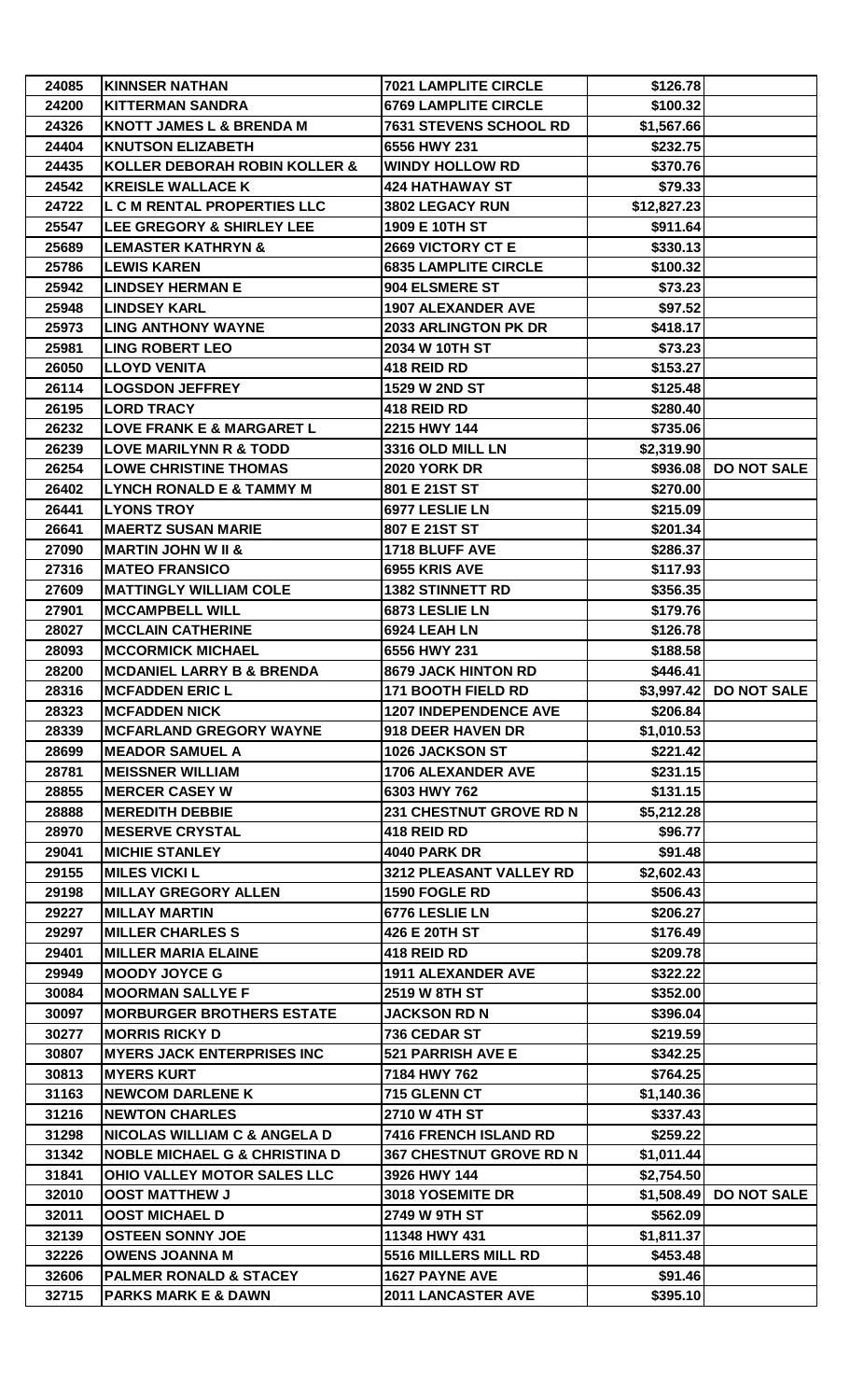| 33432 | <b>PAYNE MARY E</b>                          | 2527 CHRISTIE PL               | \$645.30    |                        |
|-------|----------------------------------------------|--------------------------------|-------------|------------------------|
| 33483 | <b>PAYNE RANDY &amp; MELINDA</b>             | <b>10651 KELLY CEMETERY RD</b> | \$128.55    |                        |
| 33542 | <b>PAYNE STEVE R &amp; KAREN</b>             | 8122 HWY 231                   | \$307.74    |                        |
| 33768 | PENDLETON ROBERT F JR                        | <b>624 JACKSON ST</b>          | \$278.49    |                        |
| 33846 | PERRY JAMES SYLVESTER JR                     | 9249 KELLY CEMETERY RD         |             | \$690.43 DO NOT SALE   |
| 33899 | <b>PETTREY TRACY</b>                         | <b>2229 MCCONNELL AVE</b>      | \$379.92    | <b>DO NOT SALE</b>     |
| 34058 | PHIPPS JASON M & BRITTANY K SAPP             | 6978 LESLIE LN                 | \$815.36    |                        |
| 34173 | <b>PIPER DELORES J</b>                       | 3328 E 10TH ST                 | \$723.65    |                        |
| 34341 | <b>PORTER AMANDA GIBSON</b>                  | <b>725 HATHAWAY ST</b>         | \$91.46     |                        |
| 34755 | <b>PROCTOR DOROTHY</b>                       | 418 REID RD                    | \$91.48     |                        |
| 34935 | <b>PYTLIK RICHARD</b>                        | 910 MCGILL ST                  | \$79.33     |                        |
| 34989 | <b>QUINN ANTHONY</b>                         | 6834 LESLIE LN                 | \$192.13    |                        |
| 35624 | <b>RECOMMENDED MANAGEMENT LLC</b>            | <b>6330 WATERFIELD DR</b>      | \$254.77    |                        |
| 35625 | <b>RECOMMENDED MANAGEMENT LLC</b>            | <b>6320 WATERFIELD DR</b>      | \$254.77    |                        |
| 35626 | <b>RECOMMENDED MANAGEMENT TEAM LUHWY 405</b> |                                | \$449.01    | <b>DO NOT SALE</b>     |
| 35916 | <b>REPROINDY INC</b>                         | <b>617 CHUCK GRAY CT</b>       | \$18,292.35 |                        |
| 35917 | <b>REPROINDY INC</b>                         | <b>630 CHUCK GRAY CT</b>       | \$15,281.67 |                        |
| 35918 | <b>REPROINDY INC</b>                         | <b>636 CHUCK GRAY CT</b>       | \$14,822.58 |                        |
| 35969 | <b>REYNOLDS DARLENE JOY</b>                  | <b>1909 REID RD</b>            | \$481.72    |                        |
| 35977 | <b>REYNOLDS J W &amp; GLADYS</b>             | 1435 W 9TH ST                  | \$91.46     |                        |
| 35993 | <b>REYNOLDS MARVIN E JR &amp; KAREN A</b>    | 708 DEER TRAIL                 |             | \$1,542.04 DO NOT SALE |
| 36193 | <b>RICHARDS CATALINA</b>                     | <b>RED HILL MAXWELL RD</b>     | \$131.15    |                        |
| 36205 | <b>RICHARDS LOUVENIA DOROTHEA</b>            | 612 HALL ST                    | \$156.43    |                        |
| 36206 | <b>RICHARDS LOVENIA D</b>                    | 614 HALL ST                    | \$73.23     |                        |
|       |                                              |                                |             |                        |
| 36273 | <b>RICHMOND E W</b>                          | <b>WRIGHTS LANDING RD</b>      | \$396.04    |                        |
| 36324 | <b>RIGGS ANGELA MARIE</b>                    | <b>1736 MCCULLOCH AVE</b>      | \$431.55    |                        |
| 36346 | <b>RILEY BRAD</b>                            | 731 HARMONS FERRY RD W         | \$382.85    |                        |
| 36633 | <b>ROBERTS BOBBY A &amp; SHIRLEY</b>         | 2730 MORNINGSIDE DR            | \$1,035.78  |                        |
| 36726 | <b>ROBERTS JAMIE</b>                         | <b>2630 LANCASTER AVE</b>      | \$359.27    |                        |
| 36828 | <b>ROBERTS MISTY D &amp; ROBERT L D</b>      | 2514 PARDON AVE                | \$115.74    |                        |
| 37068 | <b>ROBY MARY SPOA TRUST</b>                  | <b>110 CARLTON DR</b>          | \$7,076.04  |                        |
| 37129 | <b>RODRIGUEZ CARLOS</b>                      | 418 REID RD                    | \$103.84    |                        |
| 37147 | <b>ROGERS CAROLYN</b>                        | 6830 LESLIE LN                 | \$197.45    |                        |
| 37256 | <b>ROSS HARLAN</b>                           | <b>6864 LAMPLITE CIRCLE</b>    | \$117.93    |                        |
| 37273 | <b>ROSS MURIYD</b>                           | <b>6913 LAMPLITE CIRCLE</b>    | \$126.78    |                        |
| 37422 | <b>RUDISELL BRIAN</b>                        | 7848 HWY 2830                  | \$532.92    |                        |
| 37739 | <b>SADDLER SHAUNA</b>                        | 4334 LANDSDOWNE N              | \$1,900.49  |                        |
| 37765 | <b>SALAZAR HOMERO</b>                        | 418 REID RD                    | \$197.45    |                        |
| 37971 | <b>SANTIAGO JESUS &amp; CECILIA SANTOS</b>   | 1528 E 19TH ST                 | \$136.99    |                        |
| 38110 | <b>SCHARTUNG CHRIS</b>                       | 2539 IROQUOIS DR               | \$568.78    |                        |
| 38112 | <b>SCHARTUNG CHRISTOPHER J</b>               | 2310 W 6TH ST                  | \$249.35    |                        |
| 38217 | <b>SCHNEIDER JOHN &amp; TAMMY</b>            | 6751 LESLIE LN                 | \$126.78    |                        |
| 38529 | <b>SETTLES JOSHUA M</b>                      | 805 LOCUST ST                  | \$478.91    |                        |
| 38570 | <b>SHADRICK ERNEST &amp; MAGGIE</b>          | 2027 HUGHES AVE                | \$219.46    |                        |
| 39272 | <b>SIMS JONATHON A</b>                       | 2017 HWY 554                   | \$1,023.82  |                        |
| 39313 | <b>SINNETT EMMA</b>                          | 3957 HWY 554                   | \$312.22    |                        |
| 39314 | <b>SINNETT JAMES</b>                         | 7034 HWY 815                   | \$232.75    |                        |
| 39315 | <b>SINNETT JAMES JANICE &amp; EMMA</b>       | <b>HWY 815</b>                 | \$184.14    |                        |
| 39317 | <b>SINNETT MARY ELIZABETH</b>                | 1000 JACKSON ST                | \$70.21     |                        |
| 39488 | <b>SMITH ADRIAN OWEN</b>                     | <b>252 TREMONT DR</b>          | \$431.55    |                        |
| 39674 | <b>SMITH JUNIUS K</b>                        | <b>1617 OHIO ST</b>            | \$387.82    | <b>DO NOT SALE</b>     |
| 39690 | <b>SMITH M DOUGLAS</b>                       | 7103 JOE HAYNES RD             | \$453.48    |                        |
| 39810 | <b>SMITH STEVEN K &amp; DIANE</b>            | 3520 NEW HARTFORD RD           | \$17,559.54 |                        |
| 39854 | <b>SNELSON JESSIE OLIVER</b>                 | <b>GOBLER FORD RD</b>          | \$124.70    |                        |
| 39856 | <b>SNIDER KENNETH E</b>                      | <b>1701 LEITCHFIELD RD</b>     |             | \$985.81 DO NOT SALE   |
| 39889 | <b>SNYDER MICHAEL G</b>                      | <b>627 DAVIESS ST</b>          | \$437.00    |                        |
| 39974 | <b>SOSH ORVILLE &amp; KIMBERLY</b>           | <b>5756 MAY RD</b>             | \$91.48     |                        |
| 40098 | <b>SPARKS JAMES &amp; SHEILA</b>             | 908 JAMES GARRARD DR           | \$1,323.99  |                        |
| 40147 | <b>SPENCE JAMES</b>                          | 418 REID RD                    | \$250.39    |                        |
| 40240 | <b>SPURRIER STEVE</b>                        | 8931 AUBREY RD                 | \$755.41    | <b>DO NOT SALE</b>     |
| 40664 | <b>STEWART CHARLES R &amp; PAULA H</b>       | 1251 E 6TH ST                  | \$208.68    |                        |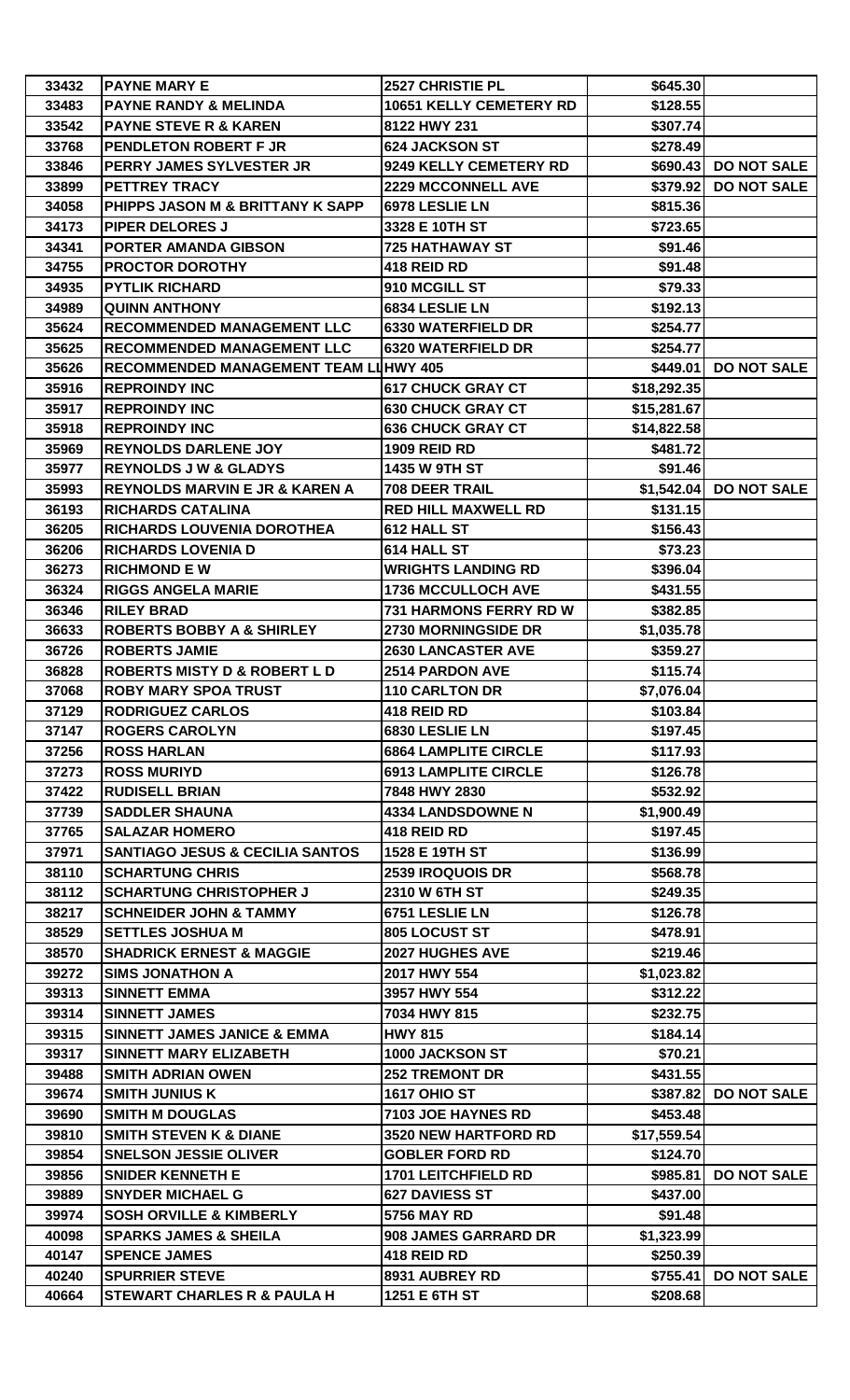| 40665                                                                                 | STEWART CHARLES R & PAULA H                   | <b>802 POINDEXTER ST</b>        | \$195.91          |                      |  |
|---------------------------------------------------------------------------------------|-----------------------------------------------|---------------------------------|-------------------|----------------------|--|
| 40674                                                                                 | <b>STEWART EDWARD R ESTATE</b>                | 390 HWY 140 W                   | \$175.28          |                      |  |
| 40887                                                                                 | <b>STONE ROSALEE P</b>                        | <b>4205 VEACH RD</b>            | \$219.46          |                      |  |
| 41071                                                                                 | <b>STROMAN SASHA</b>                          | <b>1035 WESTERN CT</b>          | \$179.52          |                      |  |
| 41349                                                                                 | <b>SWEENEY JOHN M &amp; WANDA M</b>           | <b>4925 GRAHAM LN</b>           |                   | \$962.02 DO NOT SALE |  |
| 41397                                                                                 | <b>SYCAMORE SQUARE HOME OW ASOC</b>           | 913 W 1ST ST                    | \$225.06          |                      |  |
| 41598                                                                                 | <b>TAPP MAKAYLA ERIN NICOLE</b>               | 29 PLUM ST                      | \$92.06           |                      |  |
| 41698                                                                                 | <b>TAYLOR FAYE</b>                            | <b>2010 HALL ST</b>             | \$194.70          |                      |  |
| 41702                                                                                 | <b>TAYLOR FRONA</b>                           | 6920 KRIS AVE                   | \$140.91          |                      |  |
| 41804                                                                                 | <b>TAYLOR RIAN D</b>                          | <b>8635 OLD HARTFORD RD</b>     | \$268.06          |                      |  |
| 41828                                                                                 | <b>TAYLOR TAMMY</b>                           | 418 REID RD                     | \$119.73          |                      |  |
| 41900                                                                                 | <b>TERRY DAKOTA S &amp; DERRICK</b>           | 2920 CHOCTAW DR                 | \$776.47          |                      |  |
| 42822                                                                                 | <b>TLD LOGISTICS SERVICES INC</b>             | 2615 HWY 81                     | \$5,957.65        |                      |  |
| 42860                                                                                 | <b>TOMAS MAGDALENA</b>                        | <b>4040 PARK DR</b>             | \$110.87          |                      |  |
| 42894                                                                                 | <b>TONG STEPHANIE</b>                         | 1804 E 15TH ST                  | \$103.61          |                      |  |
| 42925                                                                                 | <b>TOOTERS LAWN MOWERS PRTS &amp; REP</b>     | 3210 JEFFERSON ST               | \$641.07          |                      |  |
| 42927                                                                                 | TOP OF THE LINE INVESTMENTS CO                | <b>1212 W 4TH ST</b>            | \$260.90          |                      |  |
| 42937                                                                                 | <b>TORREZ JESSICA</b>                         | 6947 LEAH LN                    | \$117.93          |                      |  |
| 42944                                                                                 | <b>TOTTEN PAMELA S</b>                        | <b>1308 INDEPENDENCE AVE</b>    | \$471.04          |                      |  |
| 42945                                                                                 | <b>TOTTEN PAMELA S &amp; LOIS SPENCER</b>     | <b>1119 HALL ST</b>             | \$229.91          |                      |  |
| 43444                                                                                 | <b>TURNER VICKI L</b>                         | <b>102 WARWICK DR W</b>         | \$423.04          |                      |  |
| 43513                                                                                 | UNDERHILL EVERETT JR & GLENDORA               | 721 STONE ST                    | \$121.82          |                      |  |
| 43656                                                                                 | <b>VANDERBILT MORTGAGE &amp; FINANCE</b>      | 9900 HWY 815                    | \$974.39          |                      |  |
| 43967                                                                                 | <b>VOWELS HUBERT L SR &amp; CHRISTINE</b>     | 200 BEN FORD RD                 | \$345.76          |                      |  |
| 44278                                                                                 | <b>WALTON ANDREW C</b>                        | <b>6420 OLD STATE RD</b>        | \$100.32          |                      |  |
| 44540                                                                                 | <b>WATERLINE ADVERTISING LLC</b>              | 1201 HALL ST                    | \$2,016.59        |                      |  |
| 44586                                                                                 | <b>WATHEN JOHN &amp; ANGELA</b>               | 8159 CRISP RD                   | \$585.90          |                      |  |
| 44649                                                                                 | <b>WATKINS KEITH</b>                          | <b>625 POPLAR ST</b>            | \$140.63          |                      |  |
| 44652                                                                                 | <b>WATKINS LAURA E</b>                        | <b>2523 W 8TH ST</b>            |                   | \$327.70 DO NOT SALE |  |
| 44670                                                                                 | <b>WATSON BRENDA JUNE &amp;</b>               | <b>2004 MCCULLOCH AVE</b>       | \$184.14          |                      |  |
| 44944                                                                                 | <b>WELCH JOSEPH</b>                           | 6923 KRIS AVE                   | \$91.48           |                      |  |
| 45188                                                                                 | <b>IWEST SIDE AUTO PARTS INC</b>              | <b>2225 LANCASTER AVE</b>       | \$91.46           |                      |  |
| 45189                                                                                 | <b>WEST SIDE AUTO PARTS INC</b>               | <b>2221 LANCASTER AVE</b>       | \$91.46           |                      |  |
| 45267                                                                                 | <b>WESTERFIELD TERRY W</b>                    | 941 DIXIANA DR                  | \$2,677.45        |                      |  |
| 45431                                                                                 | <b>WHITAKER ELEANOR</b>                       | 2106 WESTVIEW DR                | \$628.91          |                      |  |
| 45444                                                                                 | <b>WHITAKER ROBERT M &amp; ELEANOR</b>        | <b>6577 MASONVILLE HABIT RD</b> | \$711.49          |                      |  |
| 45795                                                                                 | <b>WILHOITE JAMES R</b>                       | 2855 HWY 554                    | \$5,733.60        |                      |  |
| 46043                                                                                 | <b>WILLIAMS ROGER</b>                         | 4750 WINDY HOLLOW RD            | \$323.65          |                      |  |
| 46175                                                                                 | <b>WILSON ARIZONA</b>                         | 6700 LESLIE LN                  | \$163.87          |                      |  |
| 46232                                                                                 | <b>WILSON HOUSING LLC</b>                     | 726 HALL ST                     | \$91.46           |                      |  |
| 46260                                                                                 | <b>WILSON JUSTIN K</b>                        | <b>7089 LAMPLITE CIRCLE</b>     | \$109.14          |                      |  |
| 46677                                                                                 | <b>WOOD EURIA &amp; SHIRLEY</b>               | 505 MAPLE ST                    | \$67.16           |                      |  |
| 46712                                                                                 | WOODARD JAMES M & TERESA B WOOD 2321 W 9TH ST |                                 | \$91.46           |                      |  |
| 46866                                                                                 | <b>WOOTON CHARLES E SR &amp;</b>              | <b>1046 LAKESIDE GREEN</b>      | \$184.14          |                      |  |
| 46909                                                                                 | <b>WORTHINGTON DUSTIE L &amp;</b>             | 7580 HWY 405                    | \$396.04          | <b>DO NOT SALE</b>   |  |
| 46970                                                                                 | <b>WRIGHT DOROTHY</b>                         | 921 MCGILL ST                   | \$73.23           |                      |  |
| 46987                                                                                 | <b>WRIGHT HELEN M RESIDENCE TRUST</b>         | <b>2324 ELM ST</b>              | \$637.43          |                      |  |
| 47336                                                                                 | YOUNG JAMES E & BURMA G                       | <b>1122 HALIFAX DR</b>          | \$1,044.31        |                      |  |
| 47449                                                                                 | <b>ZIEHR ALLYSON</b>                          | <b>4040 PARK DR</b>             | \$95.02           |                      |  |
| 47476                                                                                 | <b>ZIRKLE SIDNEY A</b>                        | 4105 HWY 764                    | \$691.85          |                      |  |
|                                                                                       |                                               |                                 |                   |                      |  |
|                                                                                       |                                               |                                 |                   |                      |  |
|                                                                                       |                                               |                                 |                   |                      |  |
| <b>DAVIESS COUNTY DELINQUENT</b><br><b>2019 OIL PROPERTY &amp; UNMINED COAL BILLS</b> |                                               |                                 |                   |                      |  |
| <b>BILL#</b>                                                                          | <b>TAXPAYER NAME</b>                          | <b>MAP ID</b>                   | <b>AMOUNT DUE</b> |                      |  |
| 201903                                                                                | <b> ALSMAN MICHAEL</b>                        | <b>OIL PROPERTY</b>             | 57.15             |                      |  |
| 201908                                                                                | <b>ANDERSON JAY</b>                           | <b>OIL PROPERTY</b>             | 409.57            |                      |  |
| 201920                                                                                | <b>BRATTON DALLAS E</b>                       | <b>OIL PROPERTY</b>             | 72.77             |                      |  |
| 2019102                                                                               | <b>KEELIN JUDITH A</b>                        | <b>OIL PROPERTY</b>             | 59.86             |                      |  |
| 2019111                                                                               | <b>LAST DITCH PETROLEUM LLC</b>               | <b>OIL PROPERTY</b>             | 222.04            |                      |  |
|                                                                                       | 2019135  MORBURGER ARTHUR                     | <b>OIL PROPERTY</b>             | 1,381.06          |                      |  |